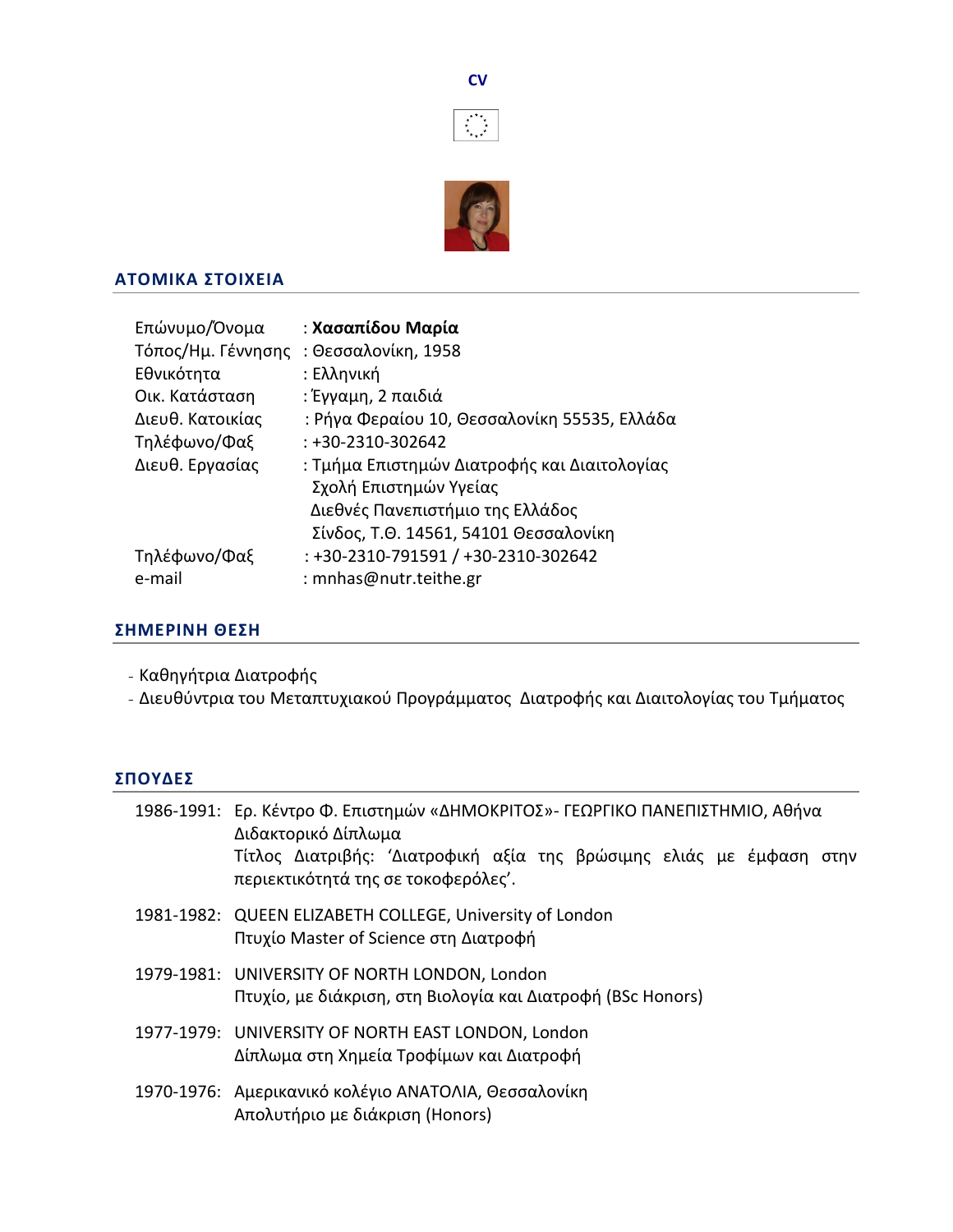## **ΕΠΑΓΓΕΛΜΑΤΙΚΗ – ΑΚΑΔΗΜΑΙΚΗ ΕΜΠΕΙΡΙΑ**

| 1982-1983:   | NUTRICIA BABY FOODS INTERNATIONAL., Αθήνα<br>Τμήμα προϊόντων Κλινικής Διατροφής<br><b>Clinical Nutrition Products department</b><br>Υπεύθυνη Τμήματος                                                                   |
|--------------|-------------------------------------------------------------------------------------------------------------------------------------------------------------------------------------------------------------------------|
| 1983-1987:   | ΧΑΡΟΚΟΠΕΙΟ ΠΑΝΕΠΙΣΤΗΜΙΟ(ΧΑΡΟΚΟΠΕΙΟΣ ΣΧΟΛΗ ΟΙΚΙΑΚΗΣ ΟΙΚΟΝΟΜΙΑΣ)<br>Τμήμα Διαιτολογίας.<br>Έκτακτη Καθηγήτρια (εξ. Επιστημονικός Συνεργάτης)                                                                              |
| 1987-1988:   | ΠΑΝΕΠΙΣΤΗΜΙΟ ΚΡΗΤΗΣ, ΙΑΤΡΙΚΗ ΣΧΟΛΗ<br>Προγράμματα Πρωτοβάθμιας Φροντίδας Υγειας<br>(Primary health care and nutrition programs)<br>Επιστημονικός Συνεργάτης                                                             |
| 1989-1992:   | ΑΤΕΙ ΘΕΣΣΑΛΟΝΙΚΗΣ<br>Τμήμα Διατροφής και Διαιτολογίας,<br>Σχολή Τεχνολογίας Τροφίμων και Διατροφής<br>Επίκουρος Καθηγήτρια Διατροφής και Διαιτολογίας                                                                   |
| 1993-1993:   | UNIVERSITY OF RHODE ISLAND, USA<br>Food Science and Nutrition Research Centre<br>Επισκέπτης Καθηγητής<br>(Visiting professor)                                                                                           |
| 1992-2002:   | ΑΤΕΙ ΘΕΣΣΑΛΟΝΙΚΗΣ<br>Τμήμα Διατροφής και Διαιτολογίας,<br>Σχολή Τεχνολογίας Τροφίμων και Διατροφής<br>Καθηγήτρια Διατροφής και Διαιτολογίας                                                                             |
| 1996-1996:   | UNIVERSITY OF RHODE ISLAND, USA<br>Food Science and Nutrition Research Centre<br>Επισκέπτης Καθηγητής<br>(Visiting professor)                                                                                           |
| 2002-Σήμερα: | ΑΤΕΙ ΘΕΣΣΑΛΟΝΙΚΗΣ<br>Τμήμα Διατροφής και Διαιτολογίας,<br>Σχολή Τεχνολογίας Γεωπονίας, Τεχνολογίας Τροφίμων και Διατροφής<br>Καθηγήτρια Διατροφής και Διαιτολογίας μετά από κρίση από προσωποπαγή θέση<br>αναπληρώτριας |
| 2014-2014:   | COLUMBIA UNIVERSITY, USA<br><b>Obesity Research center</b><br>Επισκέπτης Καθηγητής<br>(Visiting professor)                                                                                                              |

# **ΑΚΑΔΗΜΑΙΚΗ ΕΜΠΕΙΡΙΑ ΣΕ ΜΕΤΑΠΤΥΧΙΑΚΑ ΠΡΟΓΡΑΜΜΑΤΑ**

2003-2006: ΠΑΝΕΠΙΣΤΗΜΙΟ ΙΩΑΝΝΙΝΩΝ- ΑΤΕΙ ΘΕΣΣΑΛΟΝΙΚΗΣ Διατμηματικό Πρόγραμμα Μεταπτυχιακών Σπουδών (ΔΠΜΣ) με τίτλο: «Επιστήμη Τροφίμων και Διατροφή». Τμήμα Χημείας του Πανεπιστήμιου Ιωαννίνων με τη σύμπραξη των Τμημάτων Τεχνολογίας Τροφίμων και Διατροφής του ΤΕΙ Θεσσαλονίκης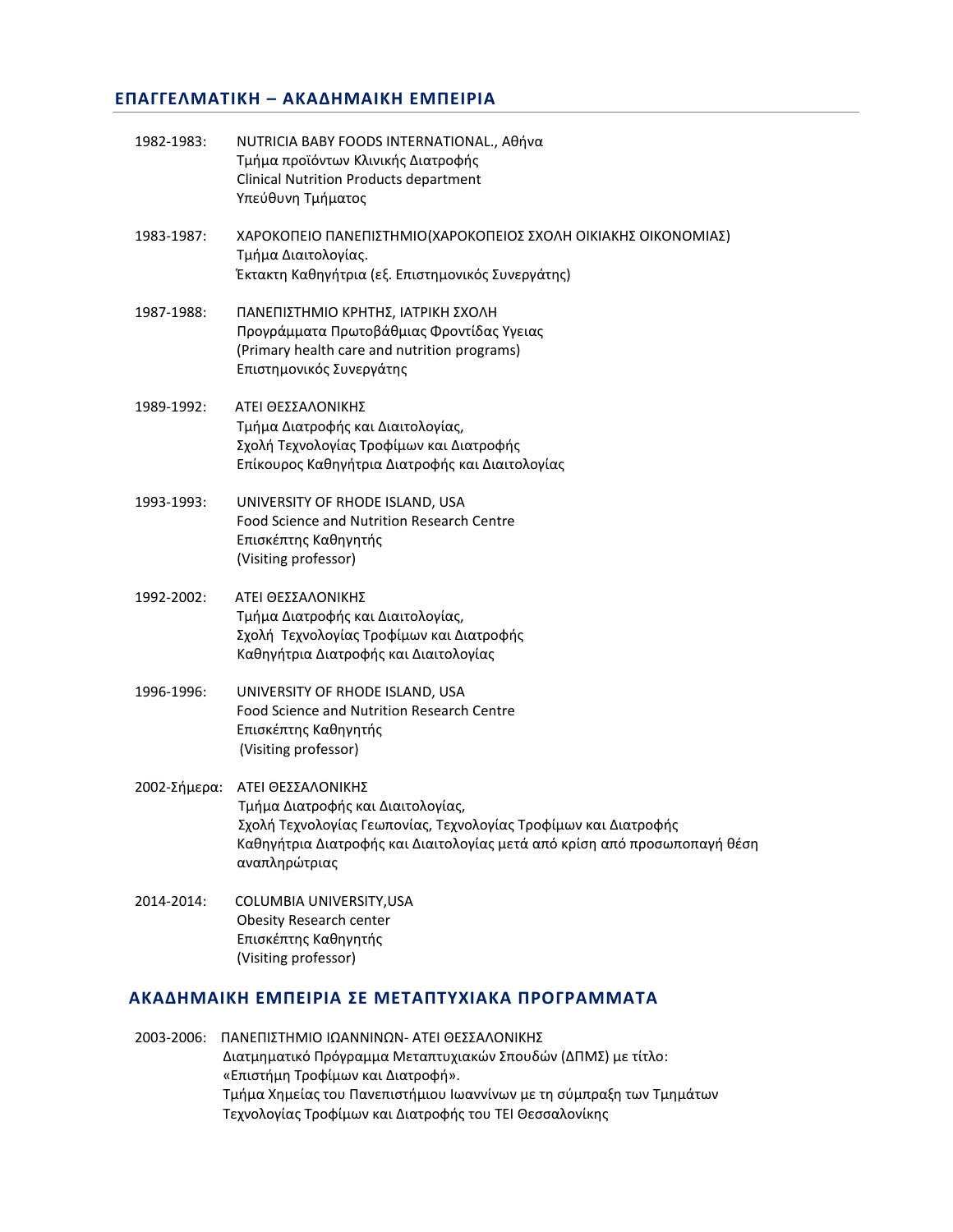Υπεύθυνη της κατεύθυνσης «Διατροφή» *Διδασκαλία των μαθημάτων:* ΔΙΑΤΡΟΦΗ ΚΛΙΝΙΚΗ ΔΙΑΤΡΟΦΗ ΔΙΑΤΡΟΦΗ ΤΟΥ ΑΝΘΡΩΠΟΥ ΑΘΛΗΤΙΣΜΟΣ ΚΑΙ ΔΙΑΤΡΟΦΗ

2006--2009: ΠΑΝΕΠΙΣΤΗΜΙΟ ΙΩΑΝΝΙΝΩΝ- ΑΤΕΙ ΘΕΣΣΑΛΟΝΙΚΗΣ

 Διατμηματικό Πρόγραμμα Μεταπτυχιακών Σπουδών (ΔΠΜΣ) με τίτλο: «Επιστήμη Τροφίμων και Διατροφή». Τμήμα Χημείας του Πανεπιστήμιου Ιωαννίνων με τη σύμπραξη των Τμημάτων Τεχνολογίας Τροφίμων και Διατροφής του ΤΕΙ Θεσσαλονίκης και Τεχνολογίας Τροφίμων του ΤΕΙ Αθήνας - Υπεύθυνη της κατεύθυνσης «Διατροφή»

 - Διδασκαλία των μαθημάτων: ΔΙΑΤΡΟΦΗ ΚΛΙΝΙΚΗ ΔΙΑΤΡΟΦΗ ΔΙΑΤΡΟΦΗ ΤΟΥ ΑΝΘΡΩΠΟΥ ΑΘΛΗΤΙΣΜΟΣ ΚΑΙ ΔΙΑΤΡΟΦΗ

#### 2015-20018: ΑΤΕΙ ΘΕΣΣΑΛΟΝΙΚΗΣ

 Τμήμα Διατροφής και Διαιτολογίας, Σχολή Τεχνολογίας Γεωπονίας, Τεχνολογίας Τροφίμων και Διατροφής Μεταπτυχιακό πρόγραμμα Σπουδών (ΠΜΣ) στην Διατροφή και Διαιτολογία με δύο κατευθύνσεις: 1. Κλινική Διαιτολογία 2. Λειτουργικά Τρόφιμα

- Διευθύντρια του μεταπτυχιακού προγράμματος (ΠΜΣ)

- Διδασκαλία των μαθημάτων:

ΕΙΔΙΚΑ ΘΕΜΑΤΑ ΔΙΑΤΡΟΦΗΣ Ι

ΕΙΔΙΚΑ ΘΕΜΑΤΑ ΔΙΑΤΡΟΦΗΣ ΙΙ

ΕΙΔΙΚΑ ΘΕΜΑΤΑ ΚΛΙΝΙΚΗΣ ΔΙΑΤΡΟΦΗΣ

#### 2018-2019: ΑΤΕΙ ΘΕΣΣΑΛΟΝΙΚΗΣ

Τμήμα Διατροφής και Διαιτολογίας,

 Σχολή Τεχνολογίας Γεωπονίας, Τεχνολογίας Τροφίμων και Διατροφής Μεταπτυχιακό πρόγραμμα Σπουδών(ΠΜΣ) στην Διατροφή και Διαιτολογία με τρεις κατευθύνσεις:

1. Κλινική Διαιτολογία

2. Μεσογειακή Διατροφή και Τουρισμός

3. Αθλητική Διατροφή

- Διευθύντρια του μεταπτυχιακού προγράμματος (ΠΜΣ)

- Διδασκαλία των μαθημάτων:

ΔΙΑΤΡΟΦΙΚΗ ΓΟΝΙΔΙΩΜΑΤΙΚΗ

ΕΙΔΙΚΑ ΘΕΜΑΤΑ ΔΙΑΤΡΟΦΗΣ Ι

ΜΕΘΟΔΟΛΟΓΙΑ ΕΡΕΥΝΑΣ ΣΤΗ ΔΙΑΤΡΟΦΗ

ΣΤΟΙΧΕΙΑ ΠΑΘΟΦΥΣΙΟΛΟΓΙΑΣ ΤΗΣ ΔΙΑΤΡΟΦΗΣ ΣΤΟΝ ΤΟΥΡΙΣΜΟ :

ΑΘΛΗΤΙΚΗ ΠΑΘΟΦΥΣΙΟΛΟΓΙΑ ΙΙ

ΔΙΑΤΡΟΦΗ ΚΑΙ ΑΘΛΗΤΙΣΜΟΣ

ΕΙΔΙΚΑ ΘΕΜΑΤΑ ΔΙΑΤΡΟΦΗΣ ΙΙ

ΕΙΔΙΚΑ ΘΕΜΑΤΑ ΚΛΙΝΙΚΗΣ ΔΙΑΤΡΟΦΗΣ

ΜΕΣΟΓΕΙΑΚΗ ΔΙΑΤΡΟΦΗ ΚΑΙ ΛΕΙΤΟΥΡΓΙΚΑ ΤΡΟΦΙΜΑ

ΠΑΘΟΦΥΣΙΟΛΟΓΙΑ ΚΑΙ ΔΙΑΤΡΟΦΙΚΗ ΘΕΡΑΠΕΥΤΙΚΗ ΑΓΩΓΗ ΙΙ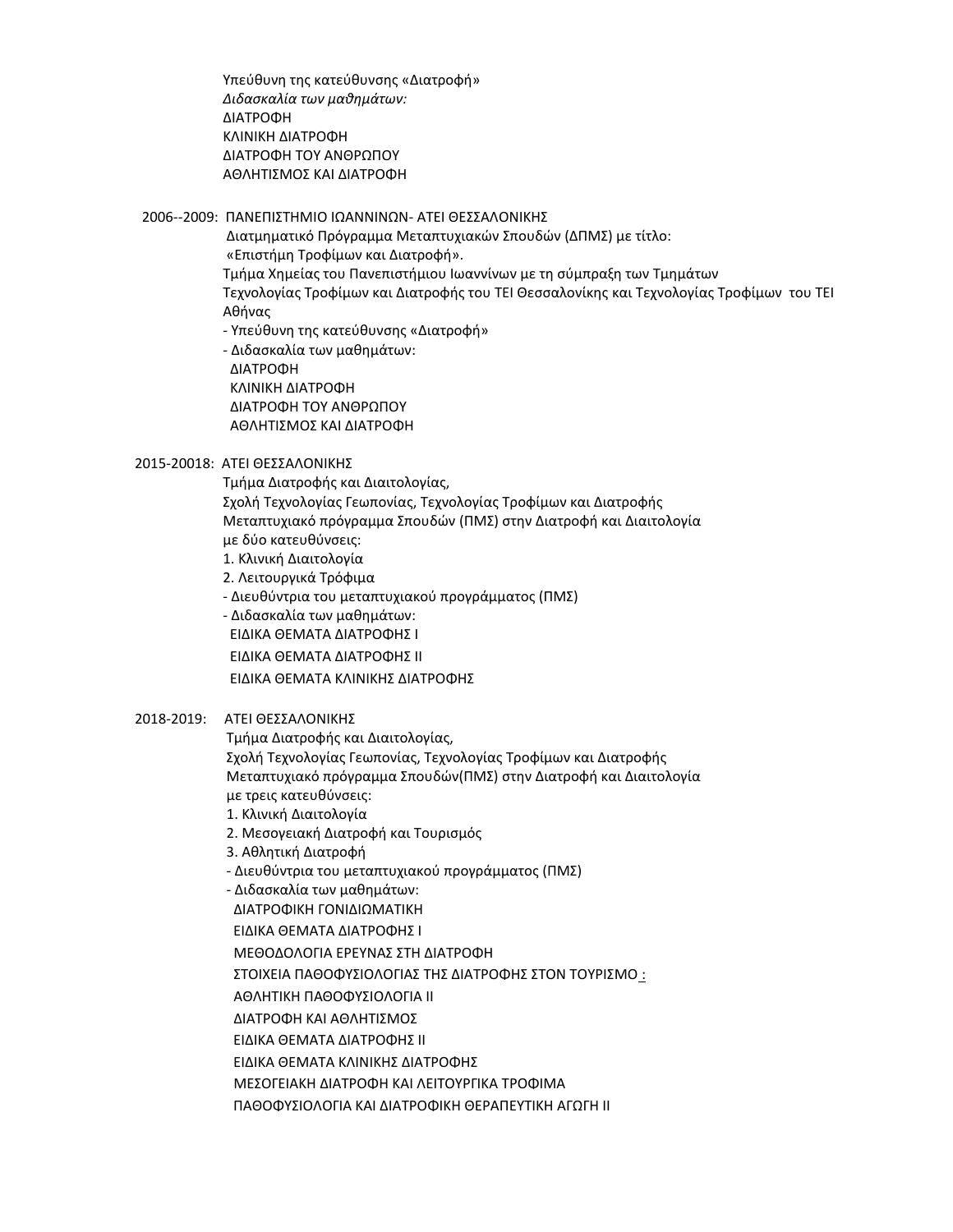#### **Ι. ΔΗΜΟΣΙΕΥΣΕΙΣ ΣΕ ΔΙΕΘΝΗ ΠΕΡΙΟΔΙΚΑ ΜΕ ΚΡΙΤΕΣ**

- 1. Andrikopoulos N., Hassapidou M., Manoukas A., The tocopherol content of Greek olive oils, The Journal of Science of Food and Agriculture, Vol. 46, pp 502-503, 1989.
- 2. Hassapidou M., Valaora A., Nutritional habits of Greek elderly men, Nutrition and Dietetics (Greek), 3(4) 218-221, 1991.
- 3. Efstratiou E., Kitsou S., Hassapidou M., Kleftouri K., Assessment of nutritional status of "Heracles" basketball team, Nutrition and Dietetics (Greek), 3(4) 226-230, 1991.
- 4. Kiritsakis A., Hassapidou M. The role of olive oil in healthy nutrition and fitness. World Review of nutrition and Dietetics. Nutrition and Fitness for Athletes, 71, 180, 1992
- 5. Hassapidou M., Kleftouri K., Efstathiou E., Kitsou S. Nutritional Assessment of the Greek team of basketball players, Nutrition and Fitness for Athletes, 71, 176, 1992
- 6. Papadokonstantaki M., Pavlou K., Hasapidou M. Nutrient Intake of Greek elite athletes, Nutrition and Fitness for Athletes, 71, 183-184, 1992
- 7. Hassapidou M., Manoukas A., Tocopherol and tocotrienol composition of the raw table olive fruit, The Journal of Science of Food and Agriculture, 61, 277-280, 1993.
- 8. Hassapidou M., Balatsouras G., Manoukas A., Effect of processing upon the tocopherol and tocotrienol composition of table olives, The Journal of Food Chemistry, 50, 111-114, 1994.
- 9. Hassapidou M., Kafatos A., Manoukas A., Dietary vitamine E intake and plasma tocopherol levels of Cretan adolescents, International Journal of Food Science and Nutrition, 47, 365-68, 1996.
- 10. Kiritsakis A., Kafatos A. and Hassapidou M., Olive oil and Health, Handbook of Lipids in Human Nutrition, CRC Press Inc, 3.3 , 153-155, 1996.
- 11. Hassapidou M. Fotiadou E. and Maglara E .A nutrition intervention program in lower secondary schools, Health Education Journal, 56, 134-144, 1997.
- 12. Hassapidou Μ., Paraskevopoulos S., Karakoltsides P., Petridis D., Fotiadou E., Food habits of renal stone patients in Greece, Journal of Human Nutrition and Dietetics, 12 47-51, 1999
- 13. Hassapidou M., Fortin R., Manstrantioni A., English C., Caldwell M., Body composition energy balance and eating disturbances assessment of elite female athletes. A cross-cultural study between U.S.A and Greece, Nutrition and Food Science, 2 (3), 66-72, 1999
- 14. Rodopeos N., Lagouras S., Hassapidou M. Nutritional habits of Greek Muslim soldiers. Scandinavian Journal of Nutrition, 25, 79-79. 1999
- 15. Hassapidou M., Grammatikopoulou M. Nutritional habits of Greek fishermen. Scandinavian Journal of Nutrition, 25, 85-85. 1999
- 16. Grammatikopoulou M., Liarigovinos T., Hassapidou M. Dietary intakes of Greek professional football players. Scandinavian Journal of Nutrition, 25, 92-92, 1999.
- 17. Papanikolaou G., Hassapidou M., Andrikopoulos N., Dietary intakes of an elderly population in Athens Greece, Journal of Nutrition for the Elderly, 19(2), 17-29, 2000
- 18. Hassapidou M., Grammatikopoulou M., Liarigovinos T. Dietary intakes of Greek professional football players. Nutrition and Food Science 2000, 30, (4), 191-93, 2000.
- 19. Hassapidou M., Papadopoulou N., Dietary assessment of pregnant women in Cyprus. Nutrition and Food Science, 30, 2, 2000.
- 20. Hassapidou M., Bairaktari M. Anthropometric assessment and diet of Greek schoolchildren aged 10-12 yrs. Nutrition and Food Science, 30, 4, 2000.
- 21. Hassapidou M., Grammatikopoulou M., Liarigovinos T. Dietary intakes of Greek professional football players. Nutrition and Food Science 2000, 30(4), 191-93, 2000.
- 22. Hassapidou M., Fotiadou E., Dietary intakes and food habits of adolescents in Northern Greece, International Journal of Food Science and Nutrition, 52, 109-116, 2001.
- 23. Hassapidou M. Dietary intakes of elite male athletes in Greece. Nutrition and Food Science, 31,(1),31-34, 2001.
- 24. Manoukas A.G., Hassapidou M.N. Chemical Content and Biological Value of olive fruit with emphasis on tocopherols. Biologica Gallo Hellenica, 27, 47-62, 2001.
- 25. Manoukas A.G., Hassapidou M.N. Vitamin E: α-, β-, and γ- tocopherol content of Greek Table Olive fruits. Annals of Nutrition and Metabolism, 45(1), 595, 2001.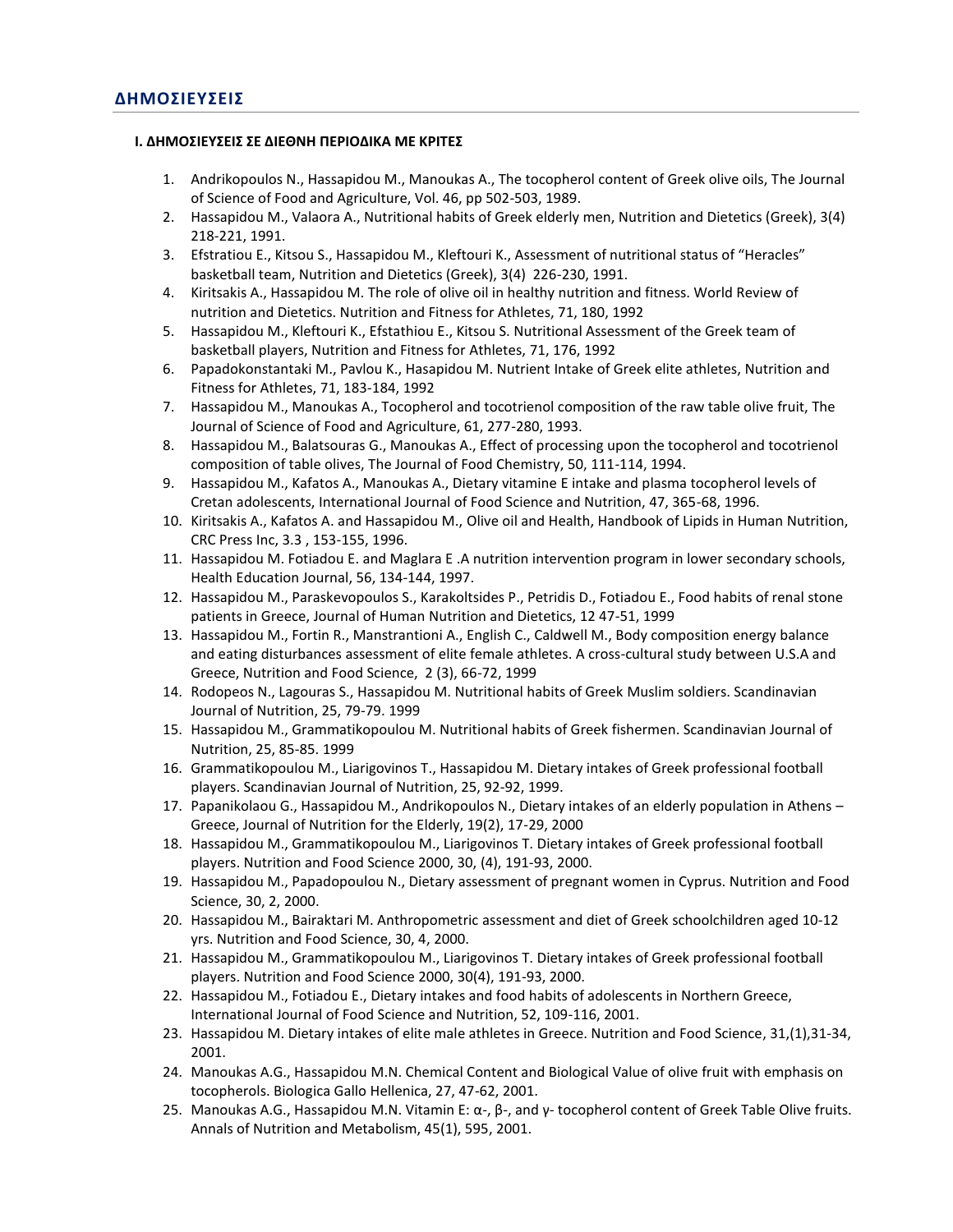- 26. Hassapidou M., Mastrantoni A. Dietary intakes of elite female athletes in Greece. Journal of Human Nutrition and Dietetics, 14, 391-396, 2001.
- 27. Hassapidou M., Valasiadou L., Makri M. Assessment of the diet of Greek adolescent swimmers. Australian Journal of Nutrition and Dietetics, 59, 38 – 42, 2002.
- 28. Hassapidou M., Fotiadou E., Pangalos G. Comparison between dietary intakes of overweight and non overweight adolescents in Northern Greece. International Journal of Obesity, 26(1), 89, 2002.
- 29. Hassapidou M., Fourtounopoulos D., Ephstratiou E., Kitsou S., Papakitsos C. Dietary intakes of elite basketball players. Nutrition and Food Science, 33 (1), 23-27, 2003.
- 30. Andrikopoulos N.K., Kalogeropoulos N., Zerva A., Zerva U., Hassapidou M., Kapoulas V.M. Evaluation of Cholesterol and Other Nutrient Parameters of Greek Cheese Varieties. Journal of Food Composition and Analysis , 16,155-167, 2003
- 31. Kalogeropoulos N., Andrikopoulos N., Hassapidou M., Dietary evaluation of Mediterranean fish and molluscs pan-fried in virgin olive oil. Journal of the Science of Food and Agriculture, 84,1750-1758, 2004.
- 32. Papadopoulou S., Hassapidou M., Papadopoulou S., Physical activity of adolescents in Thessaloniki, Turkish Journal of Sports Medicine, 39, 87-94, 2004
- 33. Hassapidou M., Papadopoulou K.S. "Obesity prevalence in adolescents in Thessaloniki". Obesity Surgery Including Laparoscopy and Allied Care, 14(4), 472, 2004.
- 34. Hassapidou M., Papadopoulou S., Food choice criteria in adolescents according to body image, Songklanakarin J Sci.Tecnology., 28,suppl 1,:173-177, 2006
- 35. Hassapidou M., Fotiadou E., Maglara E., Papadopoulou SK., Relationship of energy intake, Diet composition, Energy expenditure and body fatness in Greek adolescents, Obesity (Silver Spring),14(5):855-62, 2006.
- 36. Klonaridou V., Papadopoulou S.K., Fahantidou A., Hassapidou M. "Physical activity effect on snacks' choice of children". Nutrition and Food Science, 36(6), 400-406, 2006.
- 37. Bandyopadhyay A., Chatterjee S., Chatterjee P, Papadopoulou S.K., Hassapidou M. "Body composition and cardio respiratory fitness in obese and non-obese boys". Journal of Human Movement Studies, 51(3), 167-180, 2006.
- 38. Hassapidou M, Pangalos G., Papadopoulou S, Kugiumtzis D, Obesity prevalence, dieting status and food choice criteria in adolescents in Thessaloniki, Greece: results from database processing and analysis, Obesity Reviews, 7(2), 352, 2006.
- 39. Hassapidou M, Papadopoulou S, Frossinis A, Kaklamanou M, Kaklamanos I, Tzotzas T. Sociodemographic, ethnic and dietary factors associated with childhood obesity in Northern Greece. Obesity Reviews, 8(3), 9, 2007.
- 40. Tzotzas T, Kaklamanou M, Papadopoulou SΚ, Frossinis A, Kaklamanos I, Hassapidou MΝ. A nutrition intervention-education program for school children in northern Greece. Obesity Reviews, 8(3), 12, 2007.
- 41. Gerothanasi K., Papadopoulou S.K, Diamantopoulos K., Dimitrelia G., Hassapidou M. and Kiranas E., "Effect of thermal processing on caloric value, water, ash and mineral levels of Greek free-range and cagen hen eggs". Asia Pacific Journal of Clinical Nutrition, 16 (Suppl 3):82, 2007.
- 42. Kiranas E., Papadopoulou S.K., Gerothanasi K., Dimitrelia G., Diamantopoulos K. and Hassapidou M., "Changes in the mineral profile of cooked vegetables consumed in Greece" Asia Pacific Journal of Clinical Nutrition, 16 (Suppl 3):115, 2007.
- 43. Papadopoulou S., Barkoukis V., Dalkiranis A., Hassapidou M., Validation of a questionnaire assessing food frequency and nutrition intake in Greek adolescents, International Journal of Food Sciences and Nutrition, 59(2), 148-154, 2008.
- 44. M. Grammatikopoulou, A. Panayiotoglou, M. Hassapidou, Evaluation of commercial weight-loss programmes in Greece, International Journal of Consumer Studies, [Volume](http://onlinelibrary.wiley.com/doi/10.1111/ijc.2008.32.issue-1/issuetoc) 32, Issue 1, pages 59– 64, January, 2008.
- 45. Hassapidou M., Papadopoulou S., Frossinis A, Kaklamanou M, Kaklamanos I, Tzotzas T., Sociodemographic, ethnic and dietary factors associated with childhood obesity in Thessaloniki, Northern Greece. Hormones 8(1), 53-59, 2009.
- 46. [Roditis ML,](http://www.ncbi.nlm.nih.gov/pubmed?term=%22Roditis%20ML%22%5BAuthor%5D) [Parlapani ES,](http://www.ncbi.nlm.nih.gov/pubmed?term=%22Parlapani%20ES%22%5BAuthor%5D) [Tzotzas T,](http://www.ncbi.nlm.nih.gov/pubmed?term=%22Tzotzas%20T%22%5BAuthor%5D) [Hassapidou M,](http://www.ncbi.nlm.nih.gov/pubmed?term=%22Hassapidou%20M%22%5BAuthor%5D) [Krassas G, E](http://www.ncbi.nlm.nih.gov/pubmed?term=%22Krassas%20GE%22%5BAuthor%5D)pidemiology and predisposing factors of obesity in Greece: from the Second World War until today. J .Pediatr. Endocrinol. Metab. , 22(5):389-405, 2009.
- 47. Papadopoulou S.K., Hassapidou, M., BMI and Body fat as indexes of obesity in adolescents. Obesity Facts, 2 (Suppl): 95-96, 2009.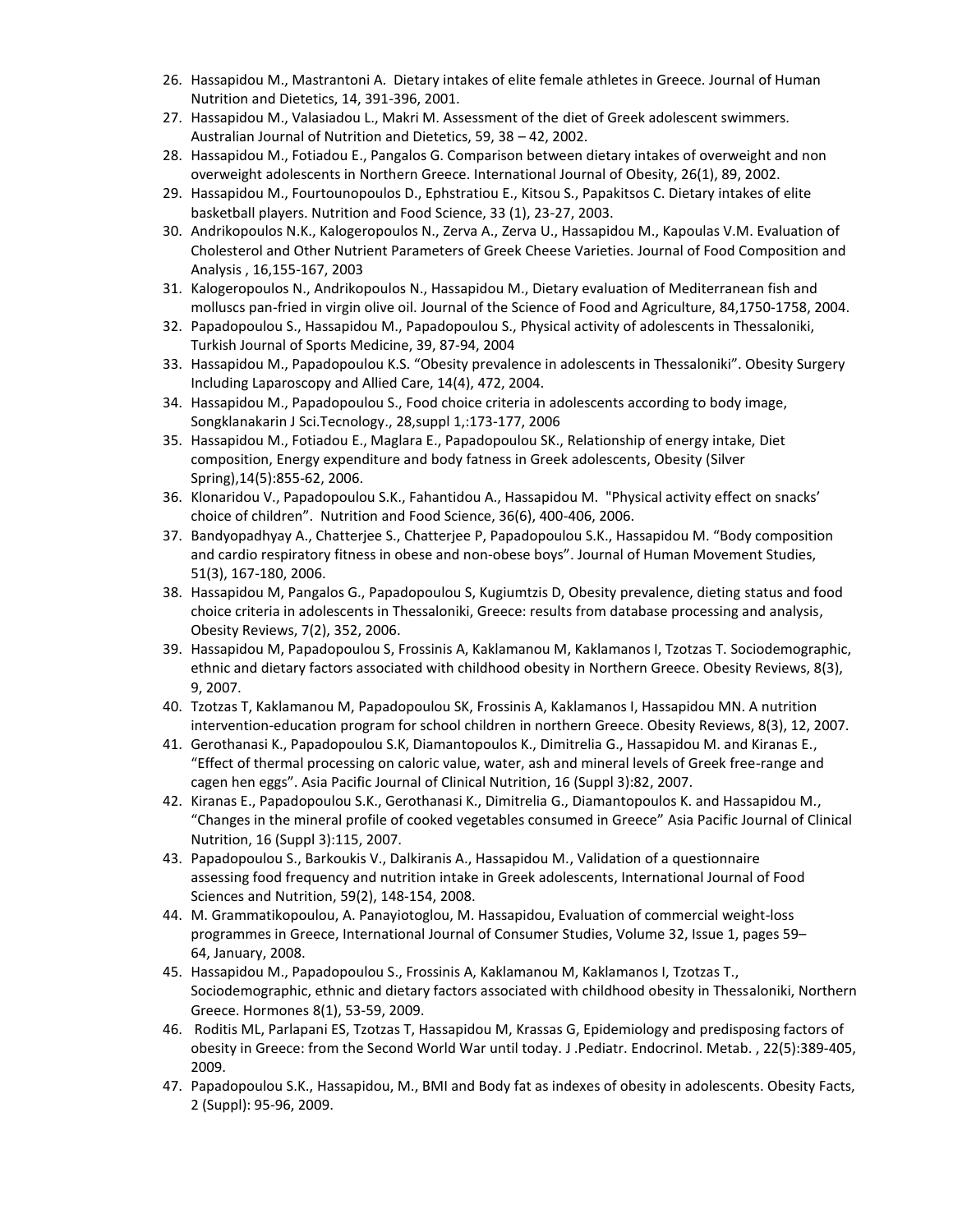- 48. Hassapidou M., Vlahavas G., Kapantais T., Kaklamanos I., Papadopoulou S.K., Kaklamanou M., Tzotzas, The effect of nutrition, physical activity and lifestyle habits on the obesity and health status of the Greek population: Results from the EIEP epidemiological study. Obesity Facts, 2 (Suppl.): 15, 2009.
- 49. [Paletas K,](http://www.ncbi.nlm.nih.gov/pubmed?term=%22Paletas%20K%22%5BAuthor%5D) [Athanasiadou E,](http://www.ncbi.nlm.nih.gov/pubmed?term=%22Athanasiadou%20E%22%5BAuthor%5D) [Sarigianni M,](http://www.ncbi.nlm.nih.gov/pubmed?term=%22Sarigianni%20M%22%5BAuthor%5D) [Paschos P,](http://www.ncbi.nlm.nih.gov/pubmed?term=%22Paschos%20P%22%5BAuthor%5D) [Kalogirou A,](http://www.ncbi.nlm.nih.gov/pubmed?term=%22Kalogirou%20A%22%5BAuthor%5D) [Hassapidou M,](http://www.ncbi.nlm.nih.gov/pubmed?term=%22Hassapidou%20M%22%5BAuthor%5D) [Tsapas A.](http://www.ncbi.nlm.nih.gov/pubmed?term=%22Tsapas%20A%22%5BAuthor%5D), The protective role of the mediterranean diet on the prevalence of metabolic syndrome in a population of greek obese subjects. J.Am.Coll, 29(1):41-5, 2010.
- 50. Hassapidou M, Papadopoulou S, Tzotzas T, Kaklamanou M, Kapandais T,The impact of physical activity and leasure activity patterns on obesity and related diseases in Greek adults.Obesity Reviews,11(1),381, 2010.
- 51. Papadopoulou SK, Hassapidou M,Petrakis A, The effect of exercise on anthropometric and dietetic characteristics of elders, Obesity Reviews, 11(1), 395, 2010.
- 52. Kalogeropoulos N, Chiou, A, Ioannou M, Karathanos V, Hassapidou M, Andrikopoulos N, Nutritional evaluation and bioactive microconstituents (phytosterols, tocopherols, polyphenols, triterpenic acids) in cooked dry legumes usually consumed in the Mediterranean countries. Food Chemistry, 121,3,682-690, 2010.
- 53. Tzotzas T, Vlahavas G, Papadopoulou S, Kapantais E, Kaklamanou D, Hassapidou M, [Marital](http://www.ncbi.nlm.nih.gov/pubmed/21110843) status and educational level associated to obesity in Greek adults: data from the National [Epidemiological](http://www.ncbi.nlm.nih.gov/pubmed/21110843) Survey, [BMC Public Health, 26, 10,732, 2010.](http://www.ncbi.nlm.nih.gov/pubmed/21110843)
- 54. [S Papadopoulou,](http://bjsm.bmj.com/search?author1=S+K+Papadopoulou&sortspec=date&submit=Submit) [E Xyla,](http://bjsm.bmj.com/search?author1=E+Xyla&sortspec=date&submit=Submit) [M Grammatikopoulou,](http://bjsm.bmj.com/search?author1=M+Grammatikopoulou&sortspec=date&submit=Submit) [M Hassapidou,](http://bjsm.bmj.com/search?author1=M+Hassapidou&sortspec=date&submit=Submit) Nutrition intakes and practices of marathon swimmers, *Br J Sports Med,*45,2011
- 55. Mirkopoulou D, Grammatikopoulou G, Gerothanas K, Tagka A, Stylianou C, Hassapidou M. [,](http://www.ncbi.nlm.nih.gov/pubmed/21214302) Rural Remote Health; 10(4),1513, 2010.
- 56. Hassapidou M, Papadimitriou K, Athanasiadou N, Tokmakidou V, Pagkalos I, Vlahavas G, Tsofliou F. Changes in body weight, body composition and [cardiovascular](http://www.ncbi.nlm.nih.gov/pubmed/21332986) risk factors after long-term nutritional intervention in patients with severe mental illness: an [observational](http://www.ncbi.nlm.nih.gov/pubmed/21332986) study.BMC Psychiatry. 18,11:31, 2011
- 57. Trikaliotis A, Boka V, Kotsanos N, Karagiannis V, Hassapidou M. Short [communication:](http://www.ncbi.nlm.nih.gov/pubmed/21640065) Dmfs and BMI in preschool Greek children. An [epidemiological](http://www.ncbi.nlm.nih.gov/pubmed/21640065) study.Eur Arch Paediatr Dent.,12(3),176-8, 2011.
- 58. Papadopoulou S, Gouvianaki A, Grammatikopoulou M, Maraki Z, Pagkalos I, Malliaropoulos N, Hassapidou M, Maffulli N., [Body Composition and Dietary Intake of Elite Cross-country Skiers Members](http://www.ncbi.nlm.nih.gov/pubmed/23342224)  [of the Greek National Team,](http://www.ncbi.nlm.nih.gov/pubmed/23342224) Asian J Sports Med.3(4),257-66, , 2012.
- 60. M. [Grammatikopoulou,](http://www.clinicalnutritionsupplements.com/article/S1744-1161(12)70104-7/abstract) E. [Metos,](http://www.clinicalnutritionsupplements.com/article/S1744-1161(12)70104-7/abstract) M. [Hassapidou,](http://www.clinicalnutritionsupplements.com/article/S1744-1161(12)70104-7/abstract) M. [Tsigga,](http://www.clinicalnutritionsupplements.com/article/S1744-1161(12)70104-7/abstract) Food insecurity among elderly in Athens, Clinical Nutrition, Supplements,7,1, 46, 2012
- 61. [D.Baltzis,](http://www.clinicalnutritionsupplements.com/article/S1744-1161(12)70211-9/abstract) M. [Grammatikopoulou,](http://www.clinicalnutritionsupplements.com/article/S1744-1161(12)70211-9/abstract) C. [Manes,](http://www.clinicalnutritionsupplements.com/article/S1744-1161(12)70211-9/abstract) K. [Topouridou,](http://www.clinicalnutritionsupplements.com/article/S1744-1161(12)70211-9/abstract) V. [Sachpekidis,](http://www.clinicalnutritionsupplements.com/article/S1744-1161(12)70211-9/abstract) C. [Trakatelli,](http://www.clinicalnutritionsupplements.com/article/S1744-1161(12)70211-9/abstract) G. [Koliakos,](http://www.clinicalnutritionsupplements.com/article/S1744-1161(12)70211-9/abstract) M. [Hassapidou,](http://www.clinicalnutritionsupplements.com/article/S1744-1161(12)70211-9/abstract) effects of a low-calorie diet on the weight status and metabolic profile of diabese patients following intensive or conventional insulin treatment, Clinical Nutrition Supplements,7, 89, 2012
- 62. Hassapidou M. Papadopoulou S.K., Vlahavas G., Kapantais E., Kaklamanou D., Pagkalos I., Tzotzas T. , The Associations of Physical Activity and Leisure-Time Activity Patterns with obesity and Cardiometabolic Co Morbidities in Greek Adults: Data from the National Epidemiological Survey. Hormones,1 ,12,2013
- 63. [Charis Girvalaki,](https://www.researchgate.net/researcher/84784095_Charis_Girvalaki) [Constantine I](https://www.researchgate.net/researcher/39609106_Constantine_I_Vardavas) Vardavas, George [Tsimpinos](https://www.researchgate.net/researcher/57824913_George_Tsimpinos) [,Georgia Dimitreli,](https://www.researchgate.net/researcher/2009010876_Georgia_Dimitreli) Maria N Hassapidou, [Anthony Kafatos,](https://www.researchgate.net/researcher/39806756_Anthony_Kafatos) [Nutritional and Chemical Quality of Traditional Spreads and Pies of](https://www.researchgate.net/publication/236987687_Nutritional_and_Chemical_Quality_of_Traditional_Spreads_and_Pies_of_Mediterranean_Diet_of_Greece?ev=prf_pub)  [Mediterranean Diet of Greece](https://www.researchgate.net/publication/236987687_Nutritional_and_Chemical_Quality_of_Traditional_Spreads_and_Pies_of_Mediterranean_Diet_of_Greece?ev=prf_pub) ,J Food Nutr Disor.1, 2:1-7,2013
- 64. [Jens Christian Holm,](https://www.researchgate.net/researcher/2052301504_Jens_Christian_Holm) [Paulina Nowicka,](https://www.researchgate.net/researcher/39926982_Paulina_Nowicka) [Nathalie J Farpour-Lambert,](https://www.researchgate.net/researcher/40010736_Nathalie_J_Farpour-Lambert) [Grace O'Malley,](https://www.researchgate.net/researcher/37935209_Grace_OMalley) Maria Hassapidou, [Ram Weiss,](https://www.researchgate.net/researcher/38891658_Ram_Weiss) [Jennifer L Baker](https://www.researchgate.net/researcher/38220712_Jennifer_L_Baker)[,The Ethics of Childhood Obesity Treatment -](https://www.researchgate.net/publication/264538373_The_Ethics_of_Childhood_Obesity_Treatment_-_from_the_Childhood_Obesity_Task_Force_%28COTF%29_of_European_Association_for_the_Study_of_Obesity_%28EASO%29?ev=prf_pub) from the [Childhood Obesity Task Force \(COTF\) of European Association for the Study of Obesity \(EASO\),](https://www.researchgate.net/publication/264538373_The_Ethics_of_Childhood_Obesity_Treatment_-_from_the_Childhood_Obesity_Task_Force_%28COTF%29_of_European_Association_for_the_Study_of_Obesity_%28EASO%29?ev=prf_pub) Obesity Facts 08; 7(4):274-281,2014
- 65. [Trudy M.A. Wijnhoven,](https://www.researchgate.net/researcher/2004026539_Trudy_MA_Wijnhoven) [Joop M.A. van Raaij,](https://www.researchgate.net/researcher/34359760_Joop_MA_van_Raaij) [Agneta Sjöberg](https://www.researchgate.net/researcher/14153959_Agneta_Sjoeberg) [,Nazih Eldin,](https://www.researchgate.net/researcher/2052479312_Nazih_Eldin) [Agneta](https://www.researchgate.net/researcher/13509620_Agneta_Yngve) Yngve, [Marie](https://www.researchgate.net/researcher/37620354_Marie_Kunesova)  [Kunešová](https://www.researchgate.net/researcher/37620354_Marie_Kunesova), [Gregor Starc,](https://www.researchgate.net/researcher/19206979_Gregor_Starc) [Ana Isabel Rito,](https://www.researchgate.net/researcher/2006841418_Ana_Isabel_Rito) [Vesselka Duleva,](https://www.researchgate.net/researcher/2043213705_Vesselka_Duleva) Maria Hassapidou, [Éva Martos](https://www.researchgate.net/researcher/39221079_Eva_Martos) [,Iveta](https://www.researchgate.net/researcher/38967839_Iveta_Pudule)  [Pudule,](https://www.researchgate.net/researcher/38967839_Iveta_Pudule) [Ausra Petrauskiene,](https://www.researchgate.net/researcher/2052465194_Ausra_Petrauskiene) [Victoria Farrugia San](https://www.researchgate.net/researcher/2058649578_Victoria_Farrugia_SantAngelo) t 'Angelo, [Ragnhild Hovengen,](https://www.researchgate.net/researcher/11706105_Ragnhild_Hovengen) [João Breda](https://www.researchgate.net/researcher/2006832205_Joao_Breda) [,WHO](https://www.researchgate.net/publication/268036442_WHO_European_Childhood_Obesity_Surveillance_Initiative_School_Nutrition_Environment_and_Body_Mass_Index_in_Primary_Schools?ev=prf_pub)  [European Childhood Obesity Surveillance Initiative: School Nutrition Environment and Body Mass Index](https://www.researchgate.net/publication/268036442_WHO_European_Childhood_Obesity_Surveillance_Initiative_School_Nutrition_Environment_and_Body_Mass_Index_in_Primary_Schools?ev=prf_pub)  [in Primary Schools](https://www.researchgate.net/publication/268036442_WHO_European_Childhood_Obesity_Surveillance_Initiative_School_Nutrition_Environment_and_Body_Mass_Index_in_Primary_Schools?ev=prf_pub) ,International Journal of Environmental Research and Public Health 10; 11(11):11261,2014.
- 66. [Trudy Ma Wijnhoven,](https://www.researchgate.net/researcher/2052453724_Trudy_Ma_Wijnhoven) [Joop Ma van Raaij,](https://www.researchgate.net/researcher/34359760_Joop_Ma_van_Raaij) [Angela Spinelli,](https://www.researchgate.net/researcher/27775694_Angela_Spinelli) [Gregor Starc,](https://www.researchgate.net/researcher/19206979_Gregor_Starc) Maria Hassapidou, [Igor](https://www.researchgate.net/researcher/2052477930_Igor_Spiroski)  [Spiroski,](https://www.researchgate.net/researcher/2052477930_Igor_Spiroski) [Harry Rutter,](https://www.researchgate.net/researcher/9506541_Harry_Rutter) [Eva Martos](https://www.researchgate.net/researcher/39221079_Eva_Martos) [,Ana I Rito,](https://www.researchgate.net/researcher/2006841418_Ana_I_Rito) [Ragnhild Hovengen,](https://www.researchgate.net/researcher/11706105_Ragnhild_Hovengen) [Napoleón Pérez-](https://www.researchgate.net/researcher/66249541_Napoleon_Perez-Farinos) Farinos[, Ausra](https://www.researchgate.net/researcher/2052465194_Ausra_Petrauskiene)  [Petrauskiene,](https://www.researchgate.net/researcher/2052465194_Ausra_Petrauskiene) [Nazih Eldin,](https://www.researchgate.net/researcher/2052479312_Nazih_Eldin) [Lien Braeckevelt,](https://www.researchgate.net/researcher/2052450251_Lien_Braeckevelt) [Iveta Pudule,](https://www.researchgate.net/researcher/38967839_Iveta_Pudule) [Marie Kunesova,](https://www.researchgate.net/researcher/2052466006_Marie_Kune_Ova) [João Breda,](https://www.researchgate.net/researcher/2006832205_Joao_Breda) [WHO European](https://www.researchgate.net/publication/264637436_WHO_European_Childhood_Obesity_Surveillance_Initiative_body_mass_index_and_level_of_overweight_among_6-9-year-old_children_from_school_year_20072008_to_school_year_20092010?ev=prf_pub)  [Childhood Obesity Surveillance Initiative: body mass index and level of overweight among 6-9-year-old](https://www.researchgate.net/publication/264637436_WHO_European_Childhood_Obesity_Surveillance_Initiative_body_mass_index_and_level_of_overweight_among_6-9-year-old_children_from_school_year_20072008_to_school_year_20092010?ev=prf_pub)  [children from school year 2007/2008 to school year 2009/2010,](https://www.researchgate.net/publication/264637436_WHO_European_Childhood_Obesity_Surveillance_Initiative_body_mass_index_and_level_of_overweight_among_6-9-year-old_children_from_school_year_20072008_to_school_year_20092010?ev=prf_pub)BMC Public Health 08, 14(1):806 ,2014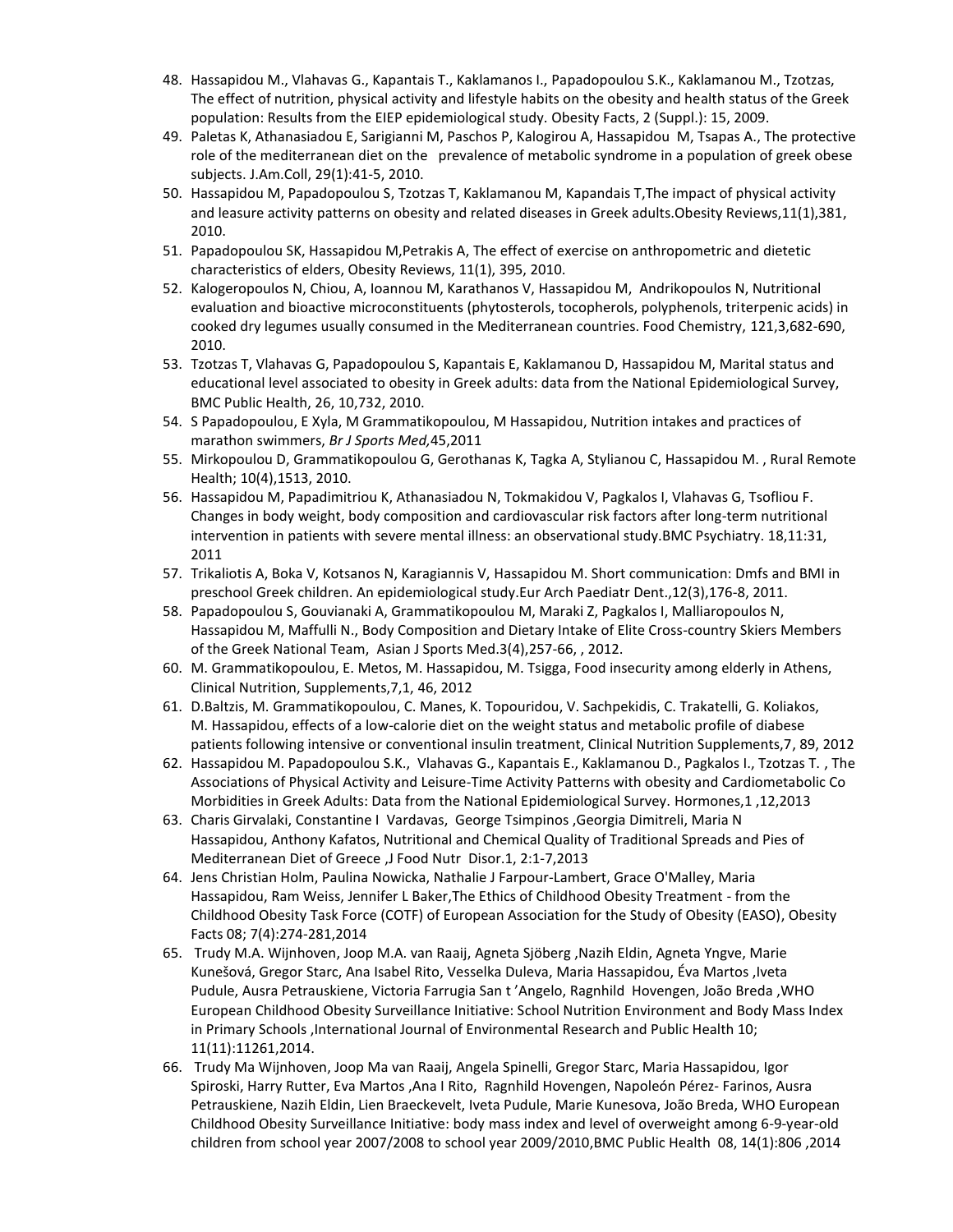- 67. Nathalie J Farpour-Lambert · Jennifer L Baker · Maria Hassapidou Paulina Nowicka Jennifer Lyn Baker Jens Christian Holm, Ram Weiss Childhood Obesity Is a Chronic Disease Demanding Specific Health Care - A Position Statement from the Childhood Obesity Task Force (COTF) of the European Association for the Study of Obesity (EASO) Obesity Facts 8(5):342-349 , 2015
- 68. Maria Hassapidou, Efstratia Daskalou ,Fotini Tsofliou ,Themistoklis Tzotzas ,Prevalence of overweight and obesity in preschool children in Thessaloniki, Greece, Hormones , 14(4) , 2015
- 69. Dimitrios Baltzis, Maria Grammatikopoulou, Nikolaos Papanas , [Christina-Maria Trakatelli,](https://www.researchgate.net/researcher/2099683407_Christina-Maria_Trakatelli) [Evangelia](https://www.researchgate.net/profile/Evangelia_Kintiraki)  [Kintiraki](https://www.researchgate.net/profile/Evangelia_Kintiraki), [Maria Hassapidou,](https://www.researchgate.net/profile/Maria_Hassapidou) [Christos Manes.](https://www.researchgate.net/researcher/2099675883_Christos_Manes)Obese Patients with Type 2 Diabetes on Conventional Versus Intensive Insulin Therapy: Efficacy of Low-Calorie Dietary Intervention, Advances in Therapy 33(3), 2016
- 70. [Trudy Ma Wijnhoven,](https://www.researchgate.net/researcher/2052453724_Trudy_Ma_Wijnhoven) [Joop Ma van Raaij,](https://www.researchgate.net/researcher/34359760_Joop_Ma_van_Raaij) [Angela Spinelli,](https://www.researchgate.net/researcher/27775694_Angela_Spinelli) [Gregor Starc,](https://www.researchgate.net/researcher/19206979_Gregor_Starc) Maria Hassapidou, [Igor](https://www.researchgate.net/researcher/2052477930_Igor_Spiroski)  [Spiroski,](https://www.researchgate.net/researcher/2052477930_Igor_Spiroski) [Harry Rutter,](https://www.researchgate.net/researcher/9506541_Harry_Rutter) [Eva Martos](https://www.researchgate.net/researcher/39221079_Eva_Martos) [,Ana I Rito,](https://www.researchgate.net/researcher/2006841418_Ana_I_Rito) [Ragnhild Hovengen,](https://www.researchgate.net/researcher/11706105_Ragnhild_Hovengen) [Napoleón Pérez-](https://www.researchgate.net/researcher/66249541_Napoleon_Perez-Farinos) Farinos[, Ausra](https://www.researchgate.net/researcher/2052465194_Ausra_Petrauskiene)  [Petrauskiene,](https://www.researchgate.net/researcher/2052465194_Ausra_Petrauskiene) [Nazih Eldin,](https://www.researchgate.net/researcher/2052479312_Nazih_Eldin) [Lien Braeckevelt,](https://www.researchgate.net/researcher/2052450251_Lien_Braeckevelt) [Iveta Pudule,](https://www.researchgate.net/researcher/38967839_Iveta_Pudule) [Marie Kunesova,](https://www.researchgate.net/researcher/2052466006_Marie_Kune_Ova) [João Breda](https://www.researchgate.net/researcher/2006832205_Joao_Breda) WHO European Childhood Obesity Surveillance Initiative: Impact of Type of Clothing Worn during Anthropometric Measurements and Timing of the Survey on Weight and Body Mass Index Outcome Measures in 6–9- Year-Old Children. Epidemiology Research International,2-17,2016
- 71. I. Pagkalos, A. Kokkinopoulou, M. Karampola, and M. Hassapidou, "Nutri-face; a pilot intervention study on adolescent dietary habits and physical activity levels through Facebook," in ACTA PAEDIATRICA, 2016, vol. 106, pp. 23–23.
- 72. Maria [Hassapidou,](https://www.researchgate.net/profile/Maria_Hassapidou?_iepl%5BviewId%5D=8Rz5PhMpFcMKIB07oIbA2yr11Fc4BdwnBUU7&_iepl%5Bcontexts%5D%5B0%5D=prfhpi&_iepl%5Bdata%5D%5BstandardItemCount%5D=3&_iepl%5Bdata%5D%5BuserSelectedItemCount%5D=0&_iepl%5Bdata%5D%5BtopHighlightCount%5D=1&_iepl%5Bdata%5D%5BstandardItemIndex%5D=1&_iepl%5Bdata%5D%5BstandardItem1of3%5D=1&_iepl%5BtargetEntityId%5D=PB%3A313022566&_iepl%5BinteractionType%5D=publicationViewCoAuthorProfile) [Themistoklis](https://www.researchgate.net/researcher/2107067890_Themistoklis_Tzotzas?_iepl%5BviewId%5D=8Rz5PhMpFcMKIB07oIbA2yr11Fc4BdwnBUU7&_iepl%5Bcontexts%5D%5B0%5D=prfhpi&_iepl%5Bdata%5D%5BstandardItemCount%5D=3&_iepl%5Bdata%5D%5BuserSelectedItemCount%5D=0&_iepl%5Bdata%5D%5BtopHighlightCount%5D=1&_iepl%5Bdata%5D%5BstandardItemIndex%5D=1&_iepl%5Bdata%5D%5BstandardItem1of3%5D=1&_iepl%5BtargetEntityId%5D=PB%3A313022566&_iepl%5BinteractionType%5D=publicationViewCoAuthorProfile) Tzotzas [,Evangelia](https://www.researchgate.net/researcher/2117243132_Evangelia_Makri?_iepl%5BviewId%5D=8Rz5PhMpFcMKIB07oIbA2yr11Fc4BdwnBUU7&_iepl%5Bcontexts%5D%5B0%5D=prfhpi&_iepl%5Bdata%5D%5BstandardItemCount%5D=3&_iepl%5Bdata%5D%5BuserSelectedItemCount%5D=0&_iepl%5Bdata%5D%5BtopHighlightCount%5D=1&_iepl%5Bdata%5D%5BstandardItemIndex%5D=1&_iepl%5Bdata%5D%5BstandardItem1of3%5D=1&_iepl%5BtargetEntityId%5D=PB%3A313022566&_iepl%5BinteractionType%5D=publicationViewCoAuthorProfile) Makri, Ioannis Pagkalos ,Ioannis , Kaklamanos ,Efthymios Kapantais ,Annet Abrahamian ,Antonis Polymeris[,Konstantinos](https://www.researchgate.net/profile/Konstantinos_Tziomalos?_iepl%5BviewId%5D=8Rz5PhMpFcMKIB07oIbA2yr11Fc4BdwnBUU7&_iepl%5Bcontexts%5D%5B0%5D=prfhpi&_iepl%5Bdata%5D%5BstandardItemCount%5D=3&_iepl%5Bdata%5D%5BuserSelectedItemCount%5D=0&_iepl%5Bdata%5D%5BtopHighlightCount%5D=1&_iepl%5Bdata%5D%5BstandardItemIndex%5D=1&_iepl%5Bdata%5D%5BstandardItem1of3%5D=1&_iepl%5BtargetEntityId%5D=PB%3A313022566&_iepl%5BinteractionType%5D=publicationViewCoAuthorProfile) ,Tziomalo[s,Prevalence](https://www.researchgate.net/publication/313022566_Prevalence_and_geographic_variation_of_abdominal_obesity_in_7-_and_9-year-old_children_in_Greece_World_Health_Organization_Childhood_Obesity_Surveillance_Initiative_2010?_iepl%5BviewId%5D=8Rz5PhMpFcMKIB07oIbA2yr11Fc4BdwnBUU7&_iepl%5Bcontexts%5D%5B0%5D=prfhpi&_iepl%5Bdata%5D%5BstandardItemCount%5D=3&_iepl%5Bdata%5D%5BuserSelectedItemCount%5D=0&_iepl%5Bdata%5D%5BtopHighlightCount%5D=1&_iepl%5Bdata%5D%5BstandardItemIndex%5D=1&_iepl%5Bdata%5D%5BstandardItem1of3%5D=1&_iepl%5BtargetEntityId%5D=PB%3A313022566&_iepl%5BinteractionType%5D=publicationTitle) and [geographic](https://www.researchgate.net/publication/313022566_Prevalence_and_geographic_variation_of_abdominal_obesity_in_7-_and_9-year-old_children_in_Greece_World_Health_Organization_Childhood_Obesity_Surveillance_Initiative_2010?_iepl%5BviewId%5D=8Rz5PhMpFcMKIB07oIbA2yr11Fc4BdwnBUU7&_iepl%5Bcontexts%5D%5B0%5D=prfhpi&_iepl%5Bdata%5D%5BstandardItemCount%5D=3&_iepl%5Bdata%5D%5BuserSelectedItemCount%5D=0&_iepl%5Bdata%5D%5BtopHighlightCount%5D=1&_iepl%5Bdata%5D%5BstandardItemIndex%5D=1&_iepl%5Bdata%5D%5BstandardItem1of3%5D=1&_iepl%5BtargetEntityId%5D=PB%3A313022566&_iepl%5BinteractionType%5D=publicationTitle) variation of abdominal obesity in 7- and 9-year-old children in Greece; World Health [Organization](https://www.researchgate.net/publication/313022566_Prevalence_and_geographic_variation_of_abdominal_obesity_in_7-_and_9-year-old_children_in_Greece_World_Health_Organization_Childhood_Obesity_Surveillance_Initiative_2010?_iepl%5BviewId%5D=8Rz5PhMpFcMKIB07oIbA2yr11Fc4BdwnBUU7&_iepl%5Bcontexts%5D%5B0%5D=prfhpi&_iepl%5Bdata%5D%5BstandardItemCount%5D=3&_iepl%5Bdata%5D%5BuserSelectedItemCount%5D=0&_iepl%5Bdata%5D%5BtopHighlightCount%5D=1&_iepl%5Bdata%5D%5BstandardItemIndex%5D=1&_iepl%5Bdata%5D%5BstandardItem1of3%5D=1&_iepl%5BtargetEntityId%5D=PB%3A313022566&_iepl%5BinteractionType%5D=publicationTitle) Childhood Obesity Surveillance, 2017,BMC Public Health,17(1),126-135
- 73. [Sousana K Papadopoulou](https://www.researchgate.net/profile/Sousana_Papadopoulou2) Elpiniki [Kroustalloudi](https://www.researchgate.net/researcher/2127021185_Elpiniki_Kroustalloudi) , [Ioannis Pagkalos](https://www.researchgate.net/profile/Ioannis_Pagkalos) [Anna Kokkinopoulou,](https://www.researchgate.net/researcher/2127029247_Anna_Kokkinopoulou) Maria Hassapidou The effect of ergogenic supplements and mediterranean diet on cycling performance. Differences according to duration and intensity, Arab Journal of Nutrition and exercise,2017,33-58
- 74. [Eleni Vasara](https://www.researchgate.net/profile/Eleni_Vasara2?_iepl%5BviewId%5D=0hWGDsVwj5ClzXIC1O1zWEbf9LwMDgE8QV24&_iepl%5Bcontexts%5D%5B0%5D=prfhpi&_iepl%5Bdata%5D%5BstandardItemCount%5D=3&_iepl%5Bdata%5D%5BuserSelectedItemCount%5D=0&_iepl%5Bdata%5D%5BtopHighlightCount%5D=1&_iepl%5Bdata%5D%5BstandardItemIndex%5D=3&_iepl%5Bdata%5D%5BstandardItem3of3%5D=1&_iepl%5BtargetEntityId%5D=PB%3A316351659&_iepl%5BinteractionType%5D=publicationViewCoAuthorProfile) [,Georgios Marakis,](https://www.researchgate.net/researcher/2035401043_Georgios_Marakis?_iepl%5BviewId%5D=0hWGDsVwj5ClzXIC1O1zWEbf9LwMDgE8QV24&_iepl%5Bcontexts%5D%5B0%5D=prfhpi&_iepl%5Bdata%5D%5BstandardItemCount%5D=3&_iepl%5Bdata%5D%5BuserSelectedItemCount%5D=0&_iepl%5Bdata%5D%5BtopHighlightCount%5D=1&_iepl%5Bdata%5D%5BstandardItemIndex%5D=3&_iepl%5Bdata%5D%5BstandardItem3of3%5D=1&_iepl%5BtargetEntityId%5D=PB%3A316351659&_iepl%5BinteractionType%5D=publicationViewCoAuthorProfile) [Joao Breda](https://www.researchgate.net/profile/Joao_Breda2?_iepl%5BviewId%5D=0hWGDsVwj5ClzXIC1O1zWEbf9LwMDgE8QV24&_iepl%5Bcontexts%5D%5B0%5D=prfhpi&_iepl%5Bdata%5D%5BstandardItemCount%5D=3&_iepl%5Bdata%5D%5BuserSelectedItemCount%5D=0&_iepl%5Bdata%5D%5BtopHighlightCount%5D=1&_iepl%5Bdata%5D%5BstandardItemIndex%5D=3&_iepl%5Bdata%5D%5BstandardItem3of3%5D=1&_iepl%5BtargetEntityId%5D=PB%3A316351659&_iepl%5BinteractionType%5D=publicationViewCoAuthorProfile) ,Maria Hassapidou [,Francesco Cappuccio,](https://www.researchgate.net/profile/Francesco_Cappuccio?_iepl%5BviewId%5D=0hWGDsVwj5ClzXIC1O1zWEbf9LwMDgE8QV24&_iepl%5Bcontexts%5D%5B0%5D=prfhpi&_iepl%5Bdata%5D%5BstandardItemCount%5D=3&_iepl%5Bdata%5D%5BuserSelectedItemCount%5D=0&_iepl%5Bdata%5D%5BtopHighlightCount%5D=1&_iepl%5Bdata%5D%5BstandardItemIndex%5D=3&_iepl%5Bdata%5D%5BstandardItem3of3%5D=1&_iepl%5BtargetEntityId%5D=PB%3A316351659&_iepl%5BinteractionType%5D=publicationViewCoAuthorProfile) Sodium and Potassium Intake in Healthy Adults in Thessaloniki Greater Metropolitan Area—The Salt Intake in Northern Greece (SING) Study, Nutrients ,2017(9),417-428
- 75. Leandra Abarca-Gómez · [Ziad A. Abdeen](https://www.researchgate.net/profile/Ziad_Abdeen3) · [Zargar Abdul Hamid](https://www.researchgate.net/profile/Abdul_Zargar) [·Niveen M. Abu-Rmeileh](https://www.researchgate.net/profile/Niveen_Abu-Rmeileh) · [Majid Ezzati](https://www.researchgate.net/scientific-contributions/39948352_Majid_Ezzati) ,Maria Hassapidou et all (total 1024 authors).Worldwide trends in body-mass index, underweight, overweight, and obesity from 1975 to 2016: A pooled analysis of 2416 population-based measurement studies in 128·9 million children, adolescents, and adults[, The Lancet,](https://www.researchgate.net/journal/0140-6736_The_Lancet), 2017,(17)32,129-301
- 76. [Soyzana K Papadopoulou](https://www.researchgate.net/profile/Sousana_Papadopoulou2) · [Eleni E Xyla](https://www.researchgate.net/scientific-contributions/2135004438_Eleni_E_Xyla) · [Spyridon Methenitis](https://www.researchgate.net/profile/Spyridon_Methenitis) [·Konstantinos G Feidantsis](https://www.researchgate.net/profile/Konstantinos_Feidantsis) · Maria N Hassapidou, Nutrition strategies before and during ultra-endurance event: A significant gap between science and practice ,Scandinavian Journal of Medicine and Science in Sports,2017, 11/2017; 28(3)
- 77. I. Pagkalos, A. Kokkinopoulou, M. Weal, L. Petrou, and M. Hassapidou, "Exercise monitoring of young adults using a Facebook application," DIGITAL HEALTH, [doi:10.1177/2055207617711286,](https://doi.org/10.1177/2055207617711286) 22 May 2017
- 78. D. Rossiou, S. Papadopoulou, I. Pagkalos., A. Kokkinopoulou, D. Petridis, M. Hassapidou, "Energy expenditure and nutrition status of ballet, jazz and contemporary dance students", Progress in Health Sciences ,Prog. Health Sci. 2017,7(1),7-17
- 79. S. K. Papadopoulou, V. A. Dalatsi, S. K. Methenitis, K. G. Feidantsis, I. G. Pagkalos, and M. Hassapidou, "Nutritional Routine of Tae Kwon Do Athletes Prior to Competition: What Is the Impact of Weight Control Practices?," Journal of the American College of Nutrition 36 (6), 448-454, 2017
- 80. Angeliki Panayiotoglou, Maria G. Grammatikopoulou, Maria I. Maraki, Michael Chourdakis, Konstantinos Gkiouras, Xenophon Theodoridis, Sousana K. Papadopoulou, Konstantinos Famisis, Maria N. Hassapidou, Metabolic syndrome in retired soccer players: A pilot study, Obesity Medicine, DOI: 10.1016/j.obmed,.2017.
- 81. Karim Abu-Omar, Sven Messing, Eszter Sarkadi-Nagy, Viktória A. Kovács, Csilla Kaposvari, Katarzyna Brukało, Maria Hassapidou, Dilani Janssen, Petru Sandu, Ernestine Tecklenburg; on behalf of the JANPA consortium, Barriers, facilitators and capacities for childhood obesity prevention in 12 European Union Member States: results of a policy-maker survey, Public Health Panorama(WHO), 2018,4(3),360-368
- 82. Viktoria A. Kovacs, Eszter Sarkadi-Nagy, Petru Sandu, Vesselka Duleva , Angela Spinelli ,Csilla Kaposvari, Maria Hassapidou, Dilani Janssen, El\_ zbieta Grochowska- Niedworok,Sven Messing, Eva Martos ,Good practice criteria for childhood obesity prevention in kindergartens and schools—elaboration, content and use, The European Journal of Public Health ,2018,28(6):1029-1034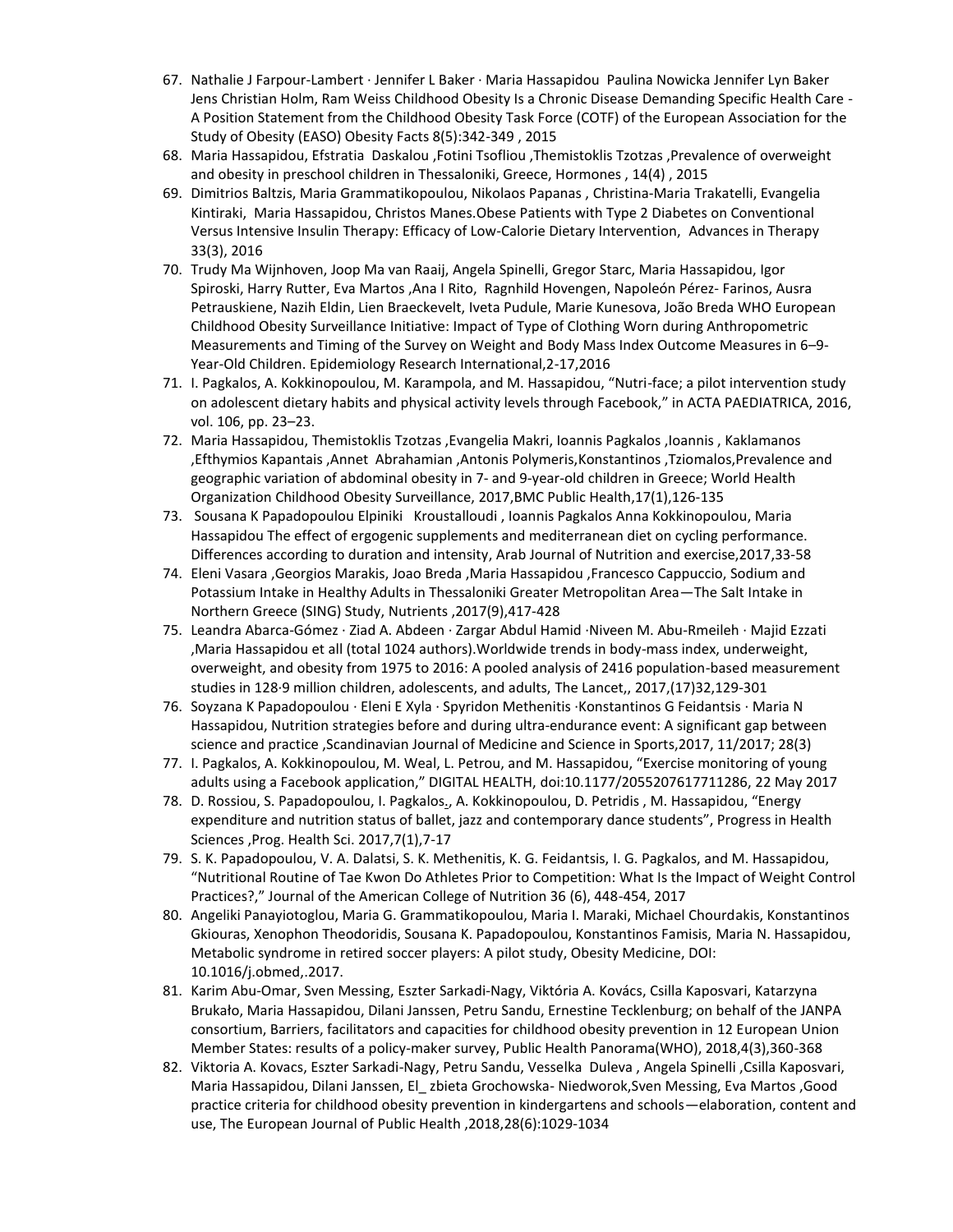- 83. Shamima Khan, Victoria Fischer, and Maria Hassapidou, Mediterranean Diet Adherence Among Greek Americans, Journal of Nutritional Ecology and Food Research Vol. 5, 1–9, 2018
- 84. Alexandra A. Koulouri,, Sousana K. Papadopoulou,, Dimitrios Loukovitis,, Nikolaos Rodopaios,Eleni Vasara,, Maria Hassapidou,, Fani Biskanaki,, Dimitrios Tasoulas, Dimitrios, Elias Tassoulas,Andrew J.S.Coats,Anthony Kafatos, *Association Between ApoE Polymorphism in Obesity Markers in Healthy Adults Who Follow the Greek Orthodox Fasting Rules*.,International Cardiovascular Forum Journal 15 ,29- 35,2018
- 85. Angela Spinelli,Marta Buoncristiano,Viktoria Anna Kovacs,Agneta Yngve,Igor Spiroski,Galina Obreja,Gregor Starc,Napoleón Pérez,Ana Isabel Rito,Marie Kunešová,Victoria Farrugia Sant'Angelo,Jørgen Meisfjord,Ingunn Holden Bergh,Cecily Kelleher,NazanYardim,Iveta Pudu,Ausra Petrauskiene,Vesselka Duleva,Agneta Sjöberg,Andrea Gualtieri ,Maria Hassapidou,Jolanda Hyska,Genc Burazeri,Constanta Huidumac Petrescu,MirjamHeinen,HajnalkaTakacs,Hana Zamrazilová,TulayBagc iBosi,ElenaSacchini,Ioannis Pagkalos,Alexandra Cucu,Paola Nardone,Paul Gately, Julianne Williams, João Breda, Prevalence of Severe Obesity among Primary School Children in 21 European Countries ,Obesity Facts 12(2):244-258,2019
- 86. [As member of the NCD Risk Factor Collaboration (NCD-RisC)]: H. Bixby et al., "Rising rural body-mass index is the main driver of the global obesity epidemic in adults," Nature, vol. 569, no. 7755, pp. 260– 264, May 2019.

### **ΙΙ. ΔΗΜΟΣΙΕΥΣΕΙΣ ΣΕ ΠΡΑΚΤΙΚΑ ΔΙΕΘΝΩΝ ΣΥΝΕΔΡΙΩΝ**

- 1. Hassapidou M., Papanikolaou G., Principles of a healthy nutrition, Proceedings of the 1st Greek conference of nutrition and dietetics, Athens, 1985.
- 2. Hassapidou M., Vitamin E in the olive fruit and its oil, Proceedings of the 2nd Greek Conference of Nutrition and Dietetics, Athens, 1988.
- 3. Hassapidou M., The effect of cooking on the nutritional value of foods, Proceedings of the 2nd Greek Conference of Nutrition and Dietetics, Athens, 1988.
- 4. Hassapidou M., Vitamin E in the olive fruit and its oil, Proceedings of the second Greek conference on nutrition and dietetics, Athens, 1988.
- 5. Manoukas A., Hassapidou M., Tocopherol and tocotrienol composition of olives and their oil, Proceedings of the "Premier Congress Eurolipid", June, France, 1989.
- 6. Hassapidou M., The nutritional composition of the olive fruit, Proceedings of the 6th European nutrition conference, Athens, 1991.
- 7. Papadokonstantaki M., Hassapidou M., Pavlou K., The nutritional status of the Greek national team of cyclists, Proceedings of the 1st Macedonian conference on Nutrition and Dietetics, Thessaloniki, 1991.
- 8. Hassapidou M., The effects of processing on the nutritional value of the olive fruit, Proceedings of the 1st Macedonian conference on Nutrition and Dietetics, Thessaloniki, 1991.
- 9. Hassapidou M., The role of olive oil in human health, Proceedings of the 3rd Greek conference on Nutrition and Dietetics, Athens, 1991.
- 10. Hassapidou M., Kleftouri K., Kitsou S., Nutritional assessment of a team of basketball players, Proceedings of the 2nd International Conference on Nutrition and Fitness, Athens, 1992.
- 11. Papadokonstantaki M., Pavlou K., Hassapidou M., Nutrient intake of Greek elite athletes, Proceedings of the 2nd International Conference on Nutrition and Fitness, Athens, 1992
- 12. Hassapidou M., Nutritional assessment methodology. Proceedings of the first symposium on enteral nutrition, Athens, 1992
- 13. Mastrantoni A., Harahousou Y., Hassapidou M., Kabitsis C., Godolias G., Kalpakis J., Assessment of dietary consumption in elite female athletes of various sports, Proceedings of the International Sports Science Conference, June, 1993
- 14. Hassapidou M., Assessment of Energy Balance and its importance in the treatment of obesity Proceedings of the symposium on Nutrition and Obesity Thessaloniki, 1994
- 15. Valasiadou L., Makri M., Hassapidou M., Food intake and nutritional habits of Greek adolescent swimmers, Proceedings of the 2nd Macedonian Conference on Nutrition and Dietetics, Thessaloniki, 1994.
- 16. Babajimopoulou M., Hassapidou M., Fotiadou E., Food habits of schoolchildren, Proceedings of the 2nd Macedonian Conference on Nutrition and Dietetics, Thessaloniki, 1994.
- 17. Hassapidou M, Nutrition education and consumer protection, Proceedings of the 4th Greek conference on Nutrition and Dietetics, Athens, 1994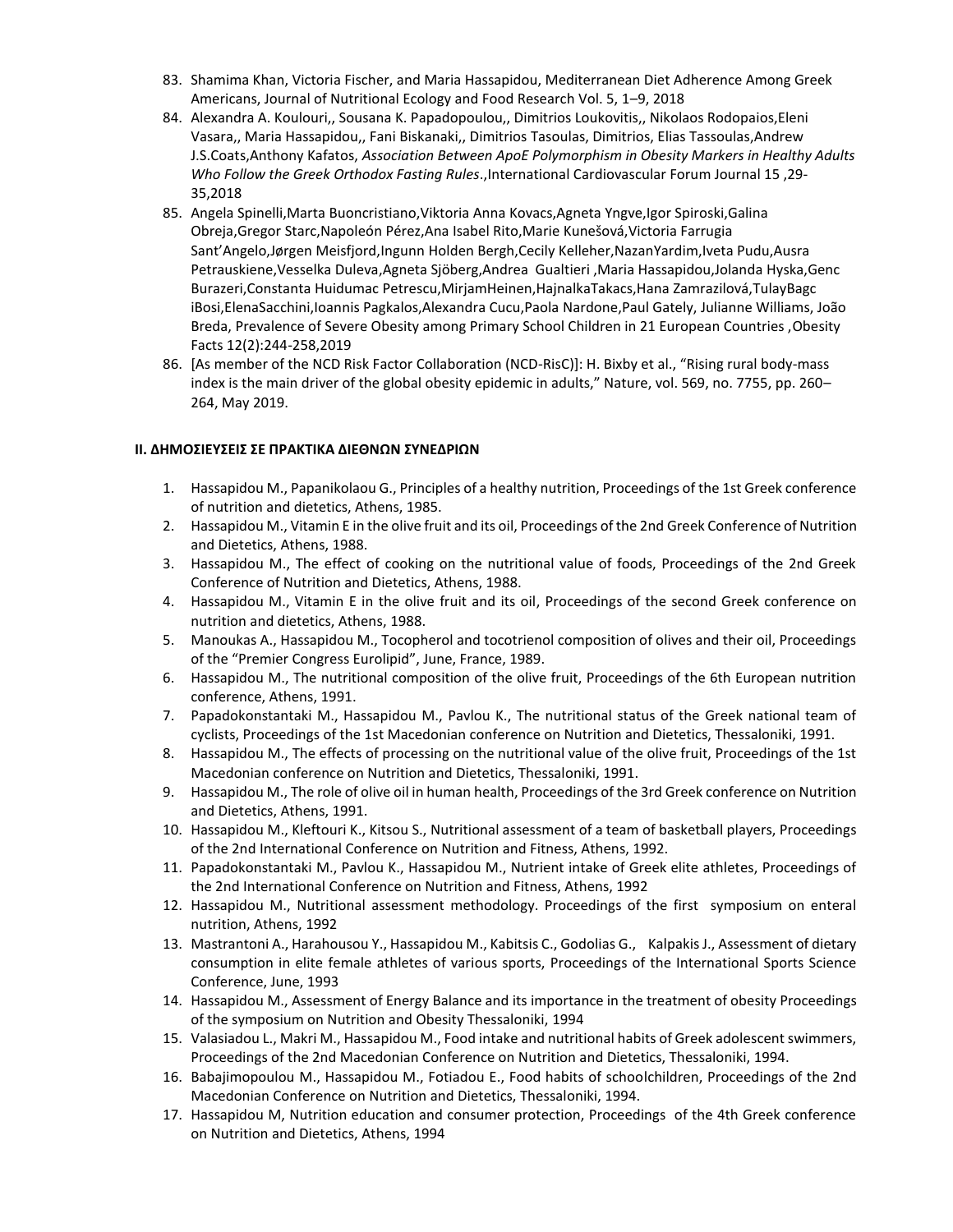- 18. Hassapidou M., Hunt C., Babatzimopoulou M., Maglara E., Fotiadou E., Bakaliou F., Gurney J. A nutrition intervention program for lower secondary schools in Greece and England, proceedings: Nutrition et sante autour de la Mediterranne, Marseille, 1995.
- 19. Hassapidou M., Babatzimopoulou M., Fotiadou E., Maglara E. and Hunt C., Dietary intakes of children in lower secondary schools in Greece and England, Proceedings of the 7th European Nutrition. Conference., Vienna, 1995
- 20. Hassapidou M., Hunt C., Babatzimopoulou M., Maglara E., Fotiadou E., Bakaliou F., Gurney J. A nutrition intervention program for lower secondary schools in Greece and England, Proceedings of the conference: Nutrition et sante autour de la Mediterranee, Marseille, 1995.
- 21. Babatzimopoulou M., Fotiadou E., Hassapidou M. Etude des habitudes alimentaires des adolescents de la region de Thessalonique (Nord de la Grece), Proceedings of the conference: Nutrition et sante autour de la Méditerranée, Marseille, 1995.
- 22. Hassapidou M., Babatzimopoulou M., Fotiadou E., Maglara E., Hunt C. Dietary intakes of children in lower secondary schools in Greece and England, Proceedings of the 7th European Nutrition Conference, Vienna, 1995.
- 23. Hassapidou M. Fotiadou E. and Maglara E. Nutrition intervention program in schools. Proceedings of the XIIth International Congress of Dietetics, Manila, 1996.
- 24. Hassapidou M., Rodopeos N. and Lagouras S., Dietary intakes and nutritional habits of Greek soldiers. Proceedings of the 3rd International Conference on Nutrition and Fitness, May, 1996.
- 25. Hassapidou M., Dietary recommendation for the elderly and quality of life. Proceedings of the Second European Forum for Dietitians, Denmark, Sep., 1997.
- 26. Hassapidou M., Fotiadou E., Maglara E. Dietary intakes and Nutritional habits of Greek adolescents, Proceedings of the 16th International Congress of Nutrition. Montreal, August, 1997.
- 27. Lagouras S., Rodopeos N., Hassapidou M. Nutritional habits of Greek soldiers, Proceedings of the 16th International Congress of Nutrition , Montreal, August, 1997.
- 28. Hassapidou M. Mediterranean diet and lifestyle, Proceedings of the Third European Forum for Dietitians, Delphi, June, 1999.
- 29. Hassapidou M., Grammatikopoulou M., Nutritional habits of Greek fishermen, Proceedings of the 3rd European Forum for Dietitians, Delphi, June, 1999.
- 30. Papadopoulou S., Pantoulas E., Dalkiranis A., Petrinas S., Hassapidou M., "Nutrition intake of adolescent swimmers". Proceedings of the VIIth Olympic World Congress on Sport Sciences "Physical, Nutritional and Psychological care of the Athlete in the 21st century", Athens, 2003.
- 31. Klonaridou V., Papadopoulou S., Hassapidou M., Fachantidou A., "The Effect of sex and physical activity on the opinion of elementary school students for healthfulness degree of snacks". Proceedings of the VIIth Olympic World Congress on Sport Sciences "Physical, Nutritional and Psychological care of the Athlete in the 21st century", Athens, 2003.
- 32. Hassapidou M., Andrikopoulos N., Pangalos G., Papadopoulou S. "Composition of greek cheeses varieties in fatty acids and cholesterol".Proceedings of the 10th World Congress on Clinical Nutrition, Phuket, Thailand, 2004
- 33. Papadopoulou S., Papadopoulou S., Patsanas T., Dalkiranis A., Papadopoulos G., Hassapidou M., "Anthropometric characteristics of volleyball and water polo players", Proceedings of the 2004 Pre-Olympic Congress, Thessaloniki, 2004.
- 34. Papadopoulou S., Hassapidou M., Papadopoulou S., Dalkiranis A., Petrakis A., Fachantidou A., "Food choice criteria in adolescents according to obesity status". 2004 Proceedings of the Pre-Olympic Congress, Thessaloniki, 2004.
- 35. Klonaridou V., Papadopoulou S., Hassapidou M., Fachantidou A., "The effect of physical activity on snack consumption of elementary school students". 2004 Proceedings of the Pre-Olympic Congress, Thessaloniki, 2004.
- 36. Papadopoulou S., Hassapidou M., Pashalidou D., "Dieting status and food choice criteria in adolescents". Proceedings of the 5th International Conference on Nutrition and Fitness, Athens, 2004.
- 37. Hassapidou M., Papadopoulou K., Proceedings of the Obesity prevalence in adolescents in Thessaloniki. IFSO European Symposium, Prague, 2004.
- 38. Papadopoulou S., Hassapidou M., Papadopoulou S., Petrakis A., Dalkiranis A., Fahantidou A., Physical activity of adolescents in Thessaloniki Proceedings of the.13th Balkan Sports Medicine Congress, 7th International Congress of Sports Medicine Association of Greece, 4th Greek-Cypriot Sports Medicine Congress, Drama, 2004.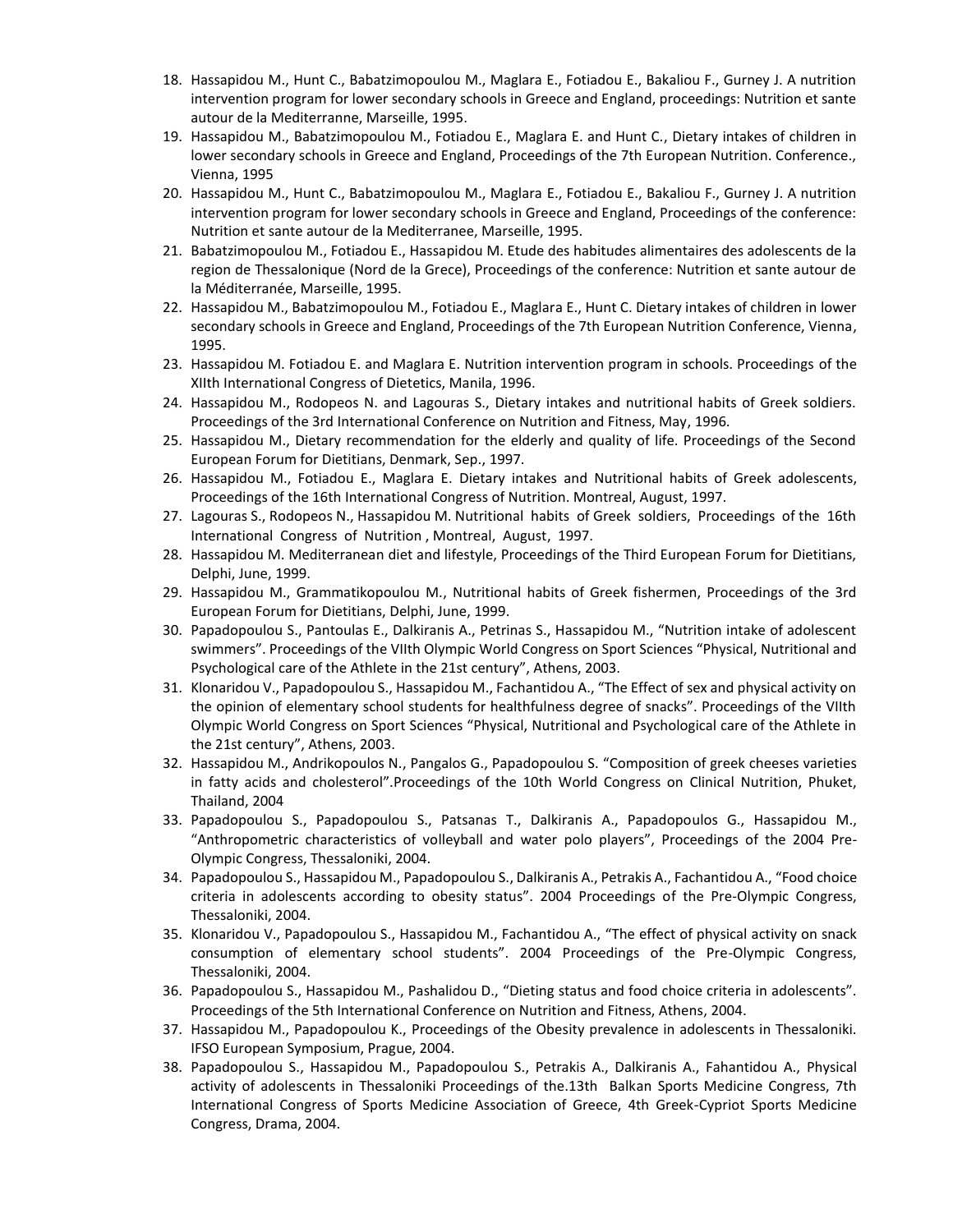- 39. Papadopoulou S.k., Hassapidou M., Papadopoulou S.D., Petrakis A., Fachantidou A. Anthropometric characteristics of adolescents in Thessaloniki. Proceedings of 4th European Sports Medicine Congress, Lemesos, 2005.
- 40. Hassapidou M., Papadopoulou S.K., Pangalos G., Kougioumtzis D. The effect of anthropometric characteristics, nutrition and exercise on body fat in Greek adolescents: study results and statistical analysis. Proceedings of 18th International Congress of Nutrition, Durban, South Africa, 2005.
- 41. Hassapidou M. Inclination towards eating distractions: dieting guidelines. Proceedings of 3rd world Congress on "Quality in Clinical Practice", Thessaloniki, 2006.
- 42. Kalogeropoulos N., Karathanos V., Hassapidou M., Andrikopoulos N. Macro- and micro- selected nutrients in cooked legumes consumed in Greece. Proceedings of 5th International Congress on Food Technology, Thessaloniki, March 2007.
- 43. Hassapidou M, Pangalos G, Papadopoulou SK, Kugiumtzis D. Obesity Prevalence, Dieting Status and Food Choice Criteria in Adolescents in Thessaloniki, Greece: Results from database processing and analysis. Proceedings of World Congress of Obesity (ECO), Sidney, 2007.
- 44. Hassapidou M, Pangalos G, Papadopoulou SK, Kugiumtzis D. Dietary patterns, exercise, health status and body weight status in Greek adults. Proceedings of ECO European Congress of Obesity, Budapest, 2007.
- 45. Kaklamanou M., Papadopoulou S.K., Kapantais E., Kaklamanos I., Hassapidou M. Factors determining obesity among adults in Greece. Proceedings of ECO European Congress of Obesity, Budapest, 2007.
- 46. Hassapidou MN, Papadopoulou SK, Frossinis A, Kaklamanou M, Kaklamanos I, Tzotzas T. Sociodemographic, ethnic and dietary factors associated with childhood obesity in Northern Greece. Proceedings of 17th Annual Meeting of the European Childhood Obesity Group (ECOG), Athens, 2007.
- 47. Tzotzas T, Kaklamanou M, Papadopoulou SΚ, Frossinis A, Kaklamanos I, Hassapidou MΝ. A nutrition intervention-education program for school children in northern Greece. Proceedings of 17th Annual Meeting of the European Childhood Obesity Grooup (ECOG), Athens, 2007.
- 48. Gerothanasi K., Papadopoulou S.K, Diamantopoulos K., Dimitrelia G., Hassapidou M. and Kiranas E. Effect of thermal processing on caloric value, water, ash and mineral levels of Greek free-range and cagen hen eggs. Proceedings of the Nutrition Society of Australia, Vol 31 in conjunction with the Nutrition Society of New Zealand, 2007.
- 49. Kiranas E., Papadopoulou S.K., Gerothanasi K., Dimitrelia G., Diamantopoulos K. and Hassapidou M. Changes in the mineral profile of cooked vegetables consumed in Greece. Proceedings of the Nutrition Society of Australia, Vol 31 in conjuction with the Nutrition Society of New Zealand, 2007.
- 50. Hassapidou M., Tzotzas T., Papadopoulou S.K., Kaklamanos I., Flouraki G. Obesity prevalence and dietary intake in public and private primary schools in Greece. ECOG, Zurich, 2008.
- 51. Papadopoulou S., Petrakis A., Hassapidou M., Efficacity of weight loss programs on overweight and obese Greek adults. Proceedings of the 3rd Balkan Congress on Obesity, Thessaloniki, 2008.
- 52. Hassapidou M., Kaklamanou M., Vlahavas G., Kaklamanos I., Kapantais E., Papadopoulou S., The impact of lifestyle parameters on obesity status. Proceedings of the 3rd Balkan Congress on Obesity, Thessaloniki, 2008.
- 53. Hassapidou M., Kaklamanou D., Vlahavas G., Kapantais Th., Kaklamanos I., Papadopoulou S., The effect of lifestyle and drinking habits on the health status of the Greek population. Proceedings of the 3rd Balkan Congress on Obesity, Thessaloniki, 2008.
- 54. Hassapidou M., Papadopoulou S., Tzotzas T, Prevalence of obesity in preschool children in Northern Greece. Proceedings of the 19th Workshop of the European Childhood Obesity Group, Dublin, 2009.
- 55. Papadopoulou SK, Xyla E, Hassapidou M., Nutrition intakes and practices of marathon swimmers. Proceedings of the 2nd Congress of European College of Sport & Exercise Physicians & 12th Scientific Conference in SEM, Centre for Sports and Exercise Medicine, Queen Mary College, University of London, London, 2010.
- 56. Hassapidou M., Carbohydrate needs of elite athletes, Proceedings of the 2nd Congress of European College of Sport & Exercise Physicians & 12th Scientific Conference in SEM, Centre for Sports and Exercise Medicine, Queen Mary College, University of London, London, 2010.
- 57. Hassapidou M., Τhe WHO Childhood Obesity Surveillance Initiative (COSI) in Greece. Results from the family questionnaire,) ECO 2012,19th European Conference on Obesity,Lyon,2012
- 58. Hassapidou M., Measured resting energy expenditure in comparison with predicted one in patients with severe mental illness ECO 2012,19th European Conference on Obesity,Lyon,2012
- 59. Gramatikopoulou M.,Hassapidou M. Prevalence of sarcopenic obesity in elderly from Northern Greece ,DIETS 2, European Conference of the Association of Dietitians, Portoroz ,Slovenia, October ,2012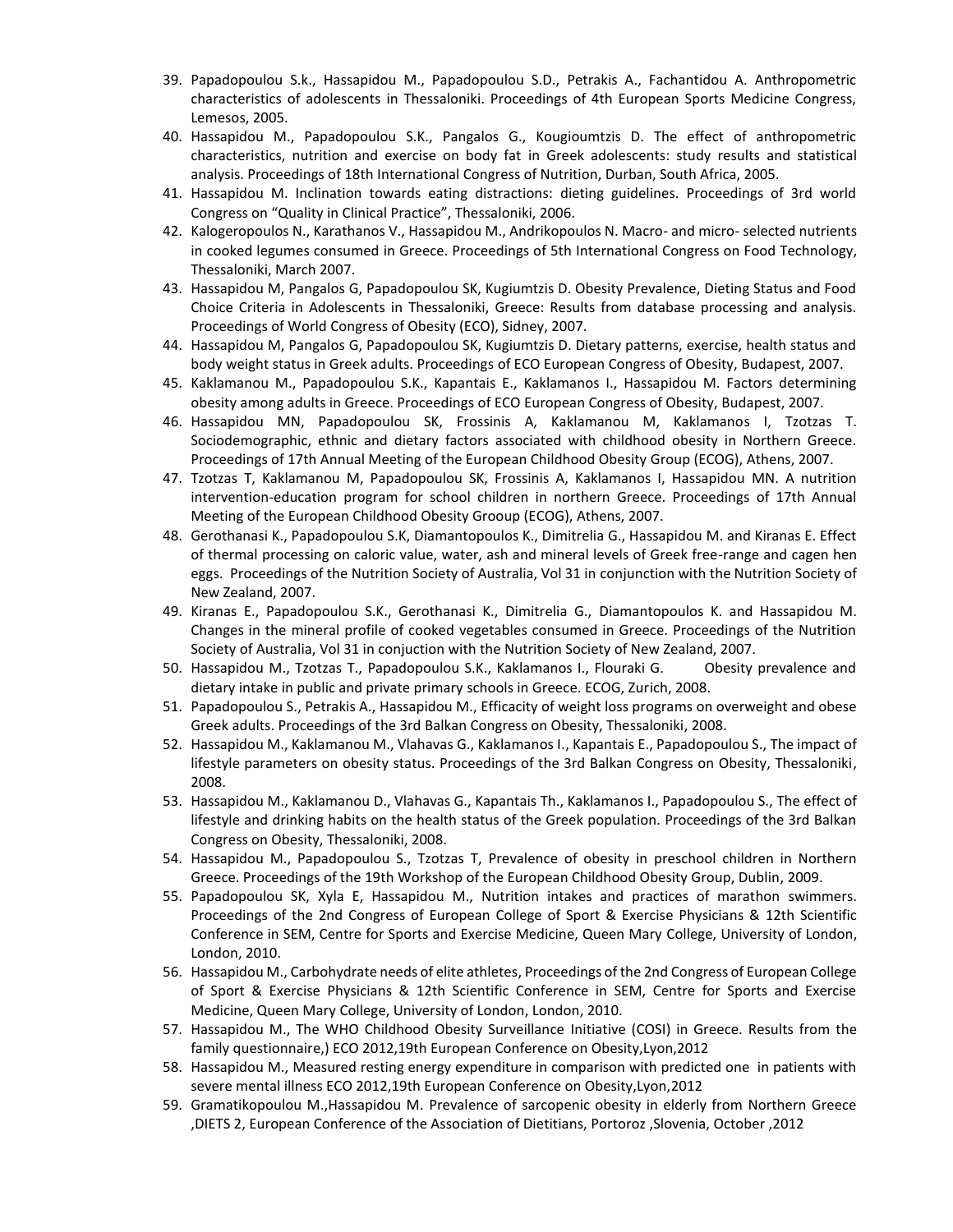- 60. Hassapidou M., 7th Conference of the Cyprus Dietetic & Nutrition Association, 'Diet therapy: Nutrition throughout the field of healthcare', Nicosia,2012
- 61. M. Grammatikopoulou, A. Koulouri, I. Pagkalos, and M. Hassapidou, "Reduced Metabolic Complications Among Greeks Living in the Islands,Compared to the Mainland," presented at the 7th DIETS/EFAD Conference, Lake Garda, Italy, 2013.
- 62. Ι. Pagkalos and M. Hassapidou, "Using social applications to complement physical activity monitoring," in Obesity Facts, Liverpool, UK, 2013, vol. 6, p. 31.
- 63. Koulouri, M. Grammatikopoulou, I. Pagkalos, and M. Hassapidou, "Consumption of Breakfast Cereals among Adults with Non-Communicable Diseases," presented at the 7th DIETS/EFAD Conference, Lake Garda, Italy, 2013.
- 64. M. Chasapidou, T. Tzotzas, I. Pagkalos, K. Tziomalos, and K. Papadimitriou, "A Mediterranean-type Nutrition Intervention Program in Greek Municipalities for Patients with Cardiometabolic Diseases (Food 4Health Study)," in DIABETES, 2014, vol. 63, pp. A386–A386.
- 65. M. Hassapidou, T. Tzotzas, I. Pagkalos, K. Tziomalos, and K. Papadimitriou, "Dietitians fighting obesity in Greek municipalities: Results from the Nutrition-Health Alliance (NutriHeAl) program," presented at the 4th Annual Middle East Congress on Clinical Nutrition, Ajman, UAE, 2015.
- 66. S. Kalantzi, G. Karamanakos, I. Pagkalos, A. Abrahamian, I. Kaklamanos, E. Kapantais, T. Tzotzas, M. Hassapidou, and S. Liatis, "Dietary habits and physical activity of Greek children in relation to the presence of diabetes in a household member," in DIABETOLOGIA, 2015, vol. 58, pp. S339–S339.
- 67. Rossiou D, Pagkalos I, Papadopoulou S, Kokkinopoulou A, Hassapidou M. Energy expenditure and nutrition status of ballet, jazz and contemporary dance students in Greece. 26th European Childhood Obesity Group (ECOG) Congress, 6-8 October 2016, Thessaloniki, Greece.
- 68. Pagkalos I, Kokkinopoulou A, Karampola M, Hassapidou M. Nutri-Face; a pilot intervention study on adolescent dietary habits and physical activity levels through Facebook. 26th European Childhood Obesity Group (ECOG) Congress, 6-8 October 2016, Thessaloniki, Greece.
- 69. Papadopoulou SK, Methenitis S, Kokkinopoulou A, Pagkalos I, Hassapidou M. Dietary and physical characteristics of overweight Greek children. 24th European Congress on Obesity (ECO), 17-20 May 2017, Porto, Portugal.
- 70. Kalogerakou T, Papadopoulou SL. Kokkinopoulou A, Pagkalos I, Hassapidou M. Does Physical Activity Increase Life Expectancy and has an anti-aging effect at the cellular level? Anti-aging Benefits of Exercise: A Review of the Literature. 5th International Congress Dietology, Physical Activity and Chronic Disease Prevention (V Congresso SIFA), 3 March 2018, Milan, Italy.
- 71. Kokkinopoulou A., Dimas A., Pagkalos I., Hassapidou M., Kafatos A. Adherence to the Mediterranean Diet in a fasting population according to Christian Orthodox Church (COC) dietary recommendations in Greece. 26th European Congress on Obesity (ECO), 28 April - 1 May 2019, Glasgow Scotland

### **ΙΙΙ. ΔΗΜΟΣΙΕΥΣΕΙΣ ΣΕ ΕΛΛΗΝΙΚΑ ΣΥΝΕΔΡΙΑ ΚΑΙ ΠΕΡΙΟΔΙΚΑ**

1. Χασαπίδου Μ., Παπανικολάου Γ. Κριτήρια επιλογής σωστής διατροφής. Πρακτικά, 1ο Πανελλήνιο Συνέδριο Διατροφής & Διαιτολογίας, Αθήνα, 1985.

2. Χασαπίδου Μ. Η βιταμίνη Ε στην ελιά και το ελαιόλαδο, πρακτικά, 2ο Πανελλήνιο Συνέδριο Διατροφής & Διαιτολογίας, Αθήνα, 1988.

3. Χασαπίδου Μ. Μεταβολές της Θρεπτικής Αξίας των τροφίμων κατά την Παρασκευή τους. Πρακτικά, 2ο Πανελλήνιο Συνέδριο Διατροφής και Διαιτολογίας, Αθήνα, 1988.

4. Χασαπίδου Μ. Η επίδραση της επεξεργασίας στη διατροφική αξία της ελιάς, πρακτικά, 1ο Μακεδονικό Συνέδριο Διατροφής & Διαιτολογίας, Θεσσαλονίκη, 1991.

5. Παπαδοκωνσταντάκη Μ., Παύλου Κ., Χασαπίδου Μ. Εκτίμηση της Διατροφικής Κατάστασης της Εθνικής ομάδας ποδηλασίας, πρακτικά, 1ο Μακεδονικό Συνέδριο Διατροφής & Διαιτολογίας, Θεσσαλονίκη, 1991.

6. Χασαπίδου Μ. Ο ρόλος του ελαιόλαδου στη διατροφή του ανθρώπου, πρακτικά, 3ο Πανελλήνιο Συνέδριο Διατροφής & Διαιτολογίας, Αθήνα, 1991.

7. Παπαδοκωνσταντάκη Μ., Παύλου Κ., Χασαπίδου Μ. Θρεπτική Πρόσληψη Ελλήνων Αθλητών, πρακτικά, 3ο Πανελλήνιο Συνέδριο Διατροφής & Διαιτολογίας, Αθήνα, 1991.

8. Χασαπίδου Μ. Υπολογισμός Θρεπτικών Αναγκών, πρακτικά, Συμπόσιο Εντερικής Διατροφής, Αθήνα, 1992.

9. Βαλαώρα Α., Χασαπίδου Μ. Διατροφικές συνήθειες ατόμων της τρίτης ηλικίας – Έρευνα σε 3 ΚΑΠΗ της Αθήνας, σε άνδρες άνω των 65 χρόνων. Πρακτικά 2ου Μακεδονικού Συνεδρίου Διατροφής και Διαιτολογίας, Θεσσαλονίκη 1992.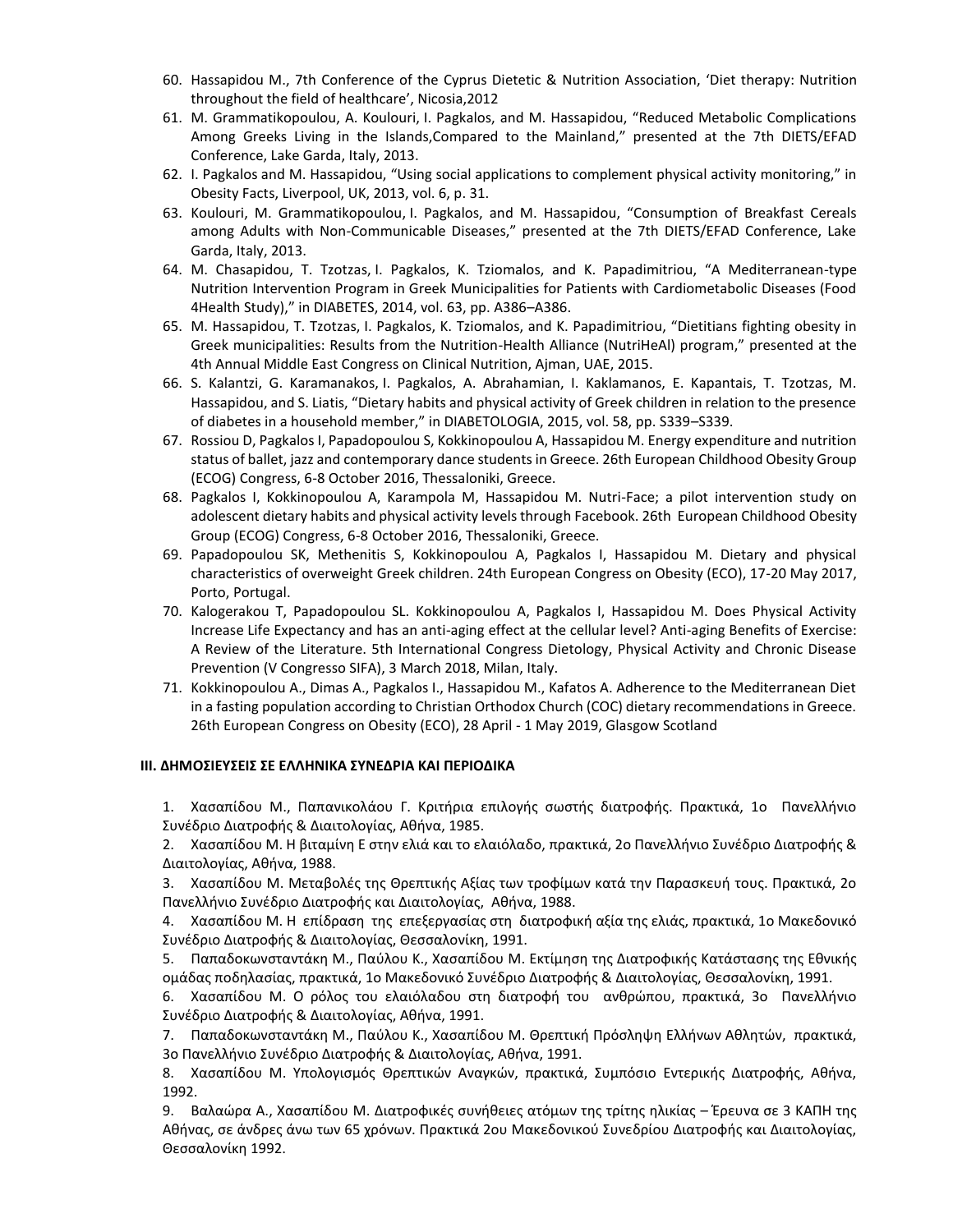10. Χασαπίδου Μ. Διατροφή & Αθλητισμός, πρακτικά, 1ο Διεθνές Αθλητιατρικό Συνέδριο Ρόδου, Ρόδος, 1993.

11. Χασαπίδου Μ., Βαλαώρα Α. Διατροφικές Συνήθειες Ελλήνων υπερηλίκων ανδρών, Διατροφή & Διαιτολογία, 3(4), 218-221, 1991.

12. Μαστραντώνη Α., Χασαπίδου Μ., et. al., Εκτίμηση της διαιτητικής πρόσληψης σε υψηλού επιπέδου διαφόρων αθλημάτων, πρακτικά, Συνέδριο Φυσικής Αγωγής & Αθλητισμού, Κομοτηνή, 1993.

13. Ευστρατίου Ε., Χασαπίδου Μ., Κίτσου Σ., Κλεφτούρη Κ. Εκτίμηση της διατροφικής κατάστασης της Ελληνικής Εθνικής ομάδας μπάσκετ, Διατροφή & Διαιτολογία, 3(4), 226-230, 1991.

14. Μακρή Μ., Βαλασιάδου Λ., Χασαπίδου Μ. Διατροφικές Συνήθειες εφήβων κολυμβητών, πρακτικά, 2ο Μακεδονικό Συνέδριο Διατροφής & Διαιτολογίας, Θεσσαλονίκη, 1994.

15. Χασαπίδου Μ. Μέθοδοι προσδιορισμού ενεργειακών αναγκών-η σημασία τους στην εκτίμηση και θεραπεία της παχυσαρκίας, πρακτικά, Μεταπτυχιακό σεμινάριο: παχυσαρκία και διατροφή, Θεσσαλονίκη, 1994.

16. Χασαπίδου Μ., Μπαμπατζιμοπούλου Μ., Φωτιάδου Ε., Μαγκλάρα Ε., Hunt C., Μπακαλιού Φ. Πρόγραμμα διατροφικής εκπαίδευσης-παρέμβασης σε Παιδιά στην Ελλάδα & Αγγλία, πρακτικά, 4ο Πανελλήνιο Συνέδριο Διατροφής & Διαιτολογίας, Αθήνα, 1994.

17. Χασαπίδου Μ. Διατροφική πληροφόρηση: εμπορία και δεοντολογία, πρακτικά, 4ο Πανελλήνιο Συνέδριο Διατροφής & Διαιτολογίας, Αθήνα, 1994.

18. Μ. Χασαπίδου. Διατροφή και Αθλητισμός. Πρακτικά 1ο Διεθνές Συνέδριο προπονητικής και Αθλητικής διατροφής. Θεσσαλονικη 1994.

19. Μπαμπατζιμοπούλου Μ., Χασαπίδου Μ., Φωτιάδου Ε., Αγγελικάκης Γ., Σγούρδου Χ. Διαιτητικές συνήθειες παιδιών γυμνασίου Θεσςαλονίκης, πρακτικά, 2ο Μακεδονικό Συνέδριο Διατροφής & Διαιτολογίας, Θεσσαλονίκη, 1994.

20. Χασαπίδου Μ., Καφάτος Α., Μανούκας Α. Πρόσληψη βιταμίνης Ε και επίπεδα α-τοκοφερόλης στο πλάσμα σε ομάδα εφήβων στο Σπήλι Κρήτης. Πρακτικά 2ου Μακεδονικού Συνεδρίου Διατροφής και Διαιτολογίας, Θεσσαλονίκη, 1994.

21. Φωτιάδου Ε., Μπαμπατζιμοπούλου Μ., Χασαπίδου Μ. Ανθρωπομετρικές μετρήσεις μαθητών γυμνασίου Θεσσαλονίκης Πρακτικά 4ο Πανελλήνιο Συνέδριο Διατροφής-Διαιτολογίας, Αθήνα 1994.

22. Παπαδοκωνσταντάκη Μ., Παύλου Κ., Χασαπίδου Μ. Διαιτητικές συνήθειες Ελλήνων αθλητών. Πρακτικά 2ου Μακεδονικού Συνεδρίου Διατροφής και Διαιτολογίας, Θεσσαλονίκη, 1994.

23. Λαγούρας Σ., Ροδοποιός Ν., Χασαπίδου Μ. Διατροφικές Συνήθειες Ελλήνων στρατιωτών. Πρακτικά Ιατρικού Συνεδρίου Ενόπλων Δυνάμεων, Θεσσαλονίκη, 1996.

24. Χασαπίδου Μ. Συνιστώμενες διαιτητικές προσλήψεις – πρότυπες τιμές. Πρακτικά 5ου Πανελλήνιου Συνεδρίου Διατροφής & Διαιτολογίας, Αθήνα, 1997.

25. Χασαπίδου Μ. Μέθοδοι Προσδιορισμού του ενεργειακού ισοζυγίου. Η σημασία τους στην εκτίμηση και θεραπεία της παχυσαρκίας. 1ο Διεθνές Συνέδριο για τον έλεγχο σωματικού βάρους στην καταπολέμηση της παχυσαρκίας, Αθήνα, 1993.

26. Χασαπίδου Μ. Διατροφή και αθλητική δραστηριότητα. Πρακτικά 1ου Βορειοελλαδικού Συνεδρίου Αισθητικής & Διαιτολογίας, Θεσσαλονίκη, 1998.

27. Μπαμπατζιμοπούλου Μ., Χασαπίδου Μ., Φωτιάδου Ε., Αγγελικάκης Γ., Σγούρδος Χ. Ανρωπομετρικές μετρήσεις μαθητών γυμνασίου Θεσσαλονίκης. Πρακτικά 1ου Διεθνές Συνεδρίου για τον έλεγχο σωματικού βάρους στην καταπολέμηση της παχυσαρκίας, Αθήνα, 1993.

28. Χασαπίδου Μ. Το ελαιόλαδο στη διατροφή του ανθρώπου. Bioderma, 6, 1999.

29. Χασαπίδου Μ. Η θέση των προϊόντων light στην παχυσαρκία. 3ο Πανελλήνιο Ιατρικό Συνέδριο Παχυσαρκίας, Αθήνα, 1999.

30. Χασαπίδου Μ., Γραμματικοπούλου Μ., Λιαριγκοβινός Τ. Διατροφικές Συνήθειες Ελλήνων αθλητών ποδοσφαίρου. Παγκόσμιο Συνέδριο Αθλητιατρικής με θέμα το Ποδόσφαιρο, Αθήνα, Μάρτιος 1999.

31. Χασαπίδου Μ. Τα προϊόντα light στη διατροφή του ανθρώπου. Πρακτικά 4ου Μακεδονικού Συνεδρίου Διατροφής & Διαιτολογίας, Θεσσαλονίκη, 1999.

32. Ευστρατίου Ε., Χασαπίδου Μ., Κλεφτούρη Κ., Κίτσου Σ. Μελέτη και εκτίμηση της θρεπτικής κατάστασης των αθλητών του ανδρικού τμήματος καλαθοσφαίρισης Γ.Σ. Ηρακλής Θεσ/νίκης. 1ο Διεθνές Συνέδριο Φυσικής αγωγής και αθλητισμού, Κομοτηνή, 1993.

33. Xασαπίδου Μ. Διαιτητική αντιμετώπιση της παχυσαρκίας. 1ο Βορειοελλαδικό Συνέδριο Αισθητικής & Διαιτολογίας, Θεσσαλονίκη, Μάιος 1998.

34.Hunt C., Babatzimopoulou M., Gilchrist L., Hassapidou M. and Agelikakis G. A dietary and anthropometric study of Greek Adolescent Schoolchildren. Πρακτικά 4ου Μακεδονικού Συνεδρίου Διατροφής και Διαιτολογίας. Θεσσαλονικη 1999.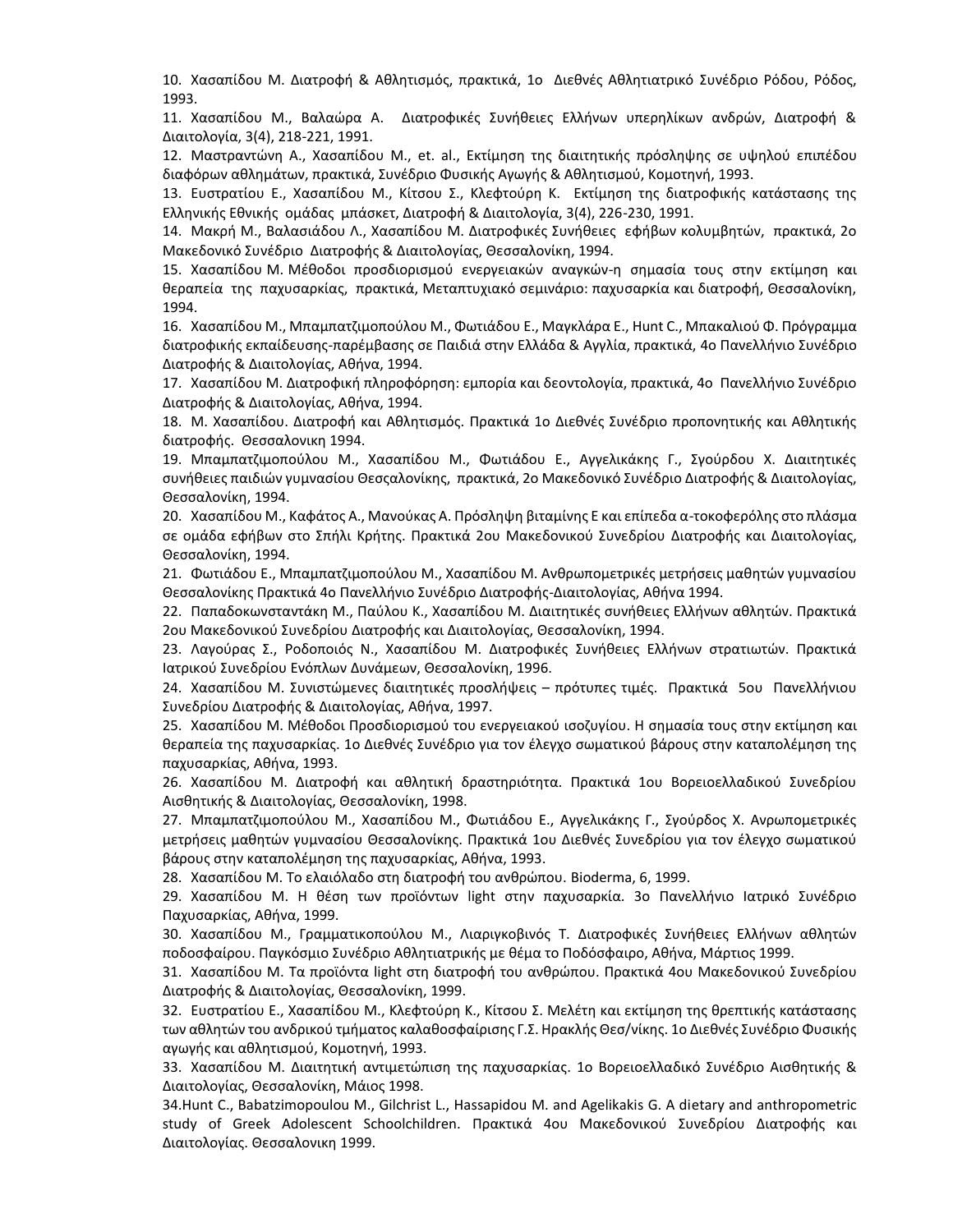35. Χασαπίδου Μ. Διατροφή στην Εφηβεία. Σεμινάριο καθηγητριών οικιακής οικονομίας, Κρήτη, Σεπτέμβριος 2000.

36. Χασαπίδου Μ. Μεσογειακή δίαιτα και καρδιαγγειακά νοσήματα. 6ο Πανελλήνιο Συνέδριο Παθολογίας, Σεπτέμβριος 2000.

37. Χασαπίδου Μ. Πηγές ενέργειας και άσκηση. 1ο Πανκύπριο Συνέδριο Αθλητιατρικής, Λευκωσία, Οκτώβριος 2000.

38. Χασαπίδου Μ. Διατροφική εκπαίδευση στην Κοινότητα. 6ο Πανελλήνιο Συνέδριο Διατροφής – Διαιτολογίας, Νοέμβριος 2000, Αθήνα.

39. Ανδρικόπουλος Ν., Καλογερόπουλος Ν., Ζερβα Ο., Χασαπίδου Μ. Προσδιορισμός χοληστερόλης και άλλων θρεπτικών συστατικών σε Ελληνικά τυριά. Πρακτικά 6ου Πανελληνίου Συνεδρίου Διατροφής – Διαιτολογίας, Αθήνα, 2000.

40. Χασαπίδου Μ. Το ιδανικό βάρος και η Διατροφή. 1ο Συνέδριο Γυνιατρικής. Θεσσαλονίκη, Μάρτιος 2001.

41. Χασαπίδου Μ. Ενεργειακό Ισοζύγιο και Αθλητισμός. 1ο Πανελλήνιο Συνέδριο : Ιατρική και άθληση στον 21ο αιώνα. Θεσσαλονίκη, Μάιος 2001.

42. Xασαπίδου Μ. Αλήθειες και Μύθοι στην σύγχρονη υγιεινή διατροφή. Πανελλήνιο Συνέδριο Παχυσαρκίας, Φεβρουάριος 2003.

43. Παπαδοπούλου Σ.Κ., Καραμανίδης Ν., Χασαπίδου Μ. Εκτίμηση σωματικού λίπους σε νεαρούς ποδοσφαιριστές. 6ο Μακεδονικό Συνέδριο Διατροφής, Θεσσαλονίκη, 2004

44. Χασαπίδου Μ., Φωτιάδου Ε., Παπαδοπούλου Σ.Κ. Διαφορές στην ενεργειακή πρόσληψη και στην πρόσληψη θρεπτικών συστατικών σε εφήβους ανάλογα με το βαθμό παχυσαρκίας. 6ο Μακεδονικό Συνέδριο Διατροφής, Θεσσαλονίκη, 2004.

45. Μπισκανάκη Φ., Παπαδοπούλου Σ.Κ., Χασαπίδου Μ., Φαχαντίδου Α. Οξειδωτικό stress και άσκηση. Γαληνός, 47(5), 539-544, 2005.

46. Ρίζου Ε., Λ. Κωνσταντινίδου Κ., Παπαδοπούλου Σ.Κ., Φαχαντίδου Α. Διαταραχές πρόσληψης τροφής. Πρόληψη και θεραπεία. Γαληνός, 47(4), 424-438, 2005

47. Παπαδοπούλου ΣΚ., Χασαπίδου Μ., Παπαδοπούλου Δ.Σ., Πετράκης Α., Δαλκιράνης Α., Φαχαντίδου Α. Φυσική δραστηριότητα εφήβων Θεσσαλονίκης. Δεκτή προς δημοσίευση στα πρακτικά του 13ου Βαλκανικού αθλητιατρικού συνεδρίου, 7ου Διεθνούς συνεδρίου αθλητιατρικής, 4ου Ελλαδοκυπριακού αθλητιατρικού συνεδρίου, Δράμα.

48. Παπαδοπούλου Σ.Κ., Χασαπίδου Μ., Φαχαντίδου Α. Κάπνισμα, αλκοόλ και διατροφικά κριτήρια στα άτομα εφηβικής ηλικίας. 5ο Μακεδονικό συνέδριο Διατροφής, Θεσσαλονίκη, 2002.

49. Ρίζου Ε., Παπαδοπούλου Σ.Κ., Κωνσταντινίδου Κ., Χασαπίδου Μ., Φαχαντίδου Α. Απόψεις των αθλητών και αθλητριών εφηβικής ηλικίας για την υγιεινή διατροφή. 2ο Πανελλήνιο Συνέδριο με διεθνή συμμετοχή «Η Ιατρική της Άθλησης στον 21ο αιώνα», Θεσσαλονίκη, 2003.

50. Παπαδοπούλου Σ.Κ., Κωνσταντινίδου Κ., Χασαπίδου Μ., Ρίζου Ε., Φαχαντίδου A. Ενεργειακό ισοζύγιο αθλητών και αθλητριών εφηβικής ηλικίας. 15ο Πανελλήνιο συνέδριο Ελληνικής Εταιρείας Κοινωνικής Παιδιατρικής και Προαγωγής της Υγείας, Ρόδος, 2004.

51. Χασαπίδου Μ., Φωτιάδου Ε., Παπαδοπούλου Σ.Κ. Διαφορές στην ενεργειακή πρόσληψη και στην πρόσληψη θρεπτικών συστατικών σε εφήβους ανάλογα με το βαθμό παχυσαρκίας. 6ο Μακεδονικό Συνέδριο Διατροφής, Θεσσαλονίκη, 2004

52. Χασαπίδου Μ. Παιδική παχυσαρκία: Νεότερα δεδομένα. 3ο Διεθνές Συνέδριο «Ιατρική της άθλησης στον 21ο αιώνα». Θεσσαλονίκη, Φεβρουάριος 2006.

53. Χασαπίδου Μ. Μεσογειακή διατροφή και καρδιαγγειακά νοσήματα. 2ο ετήσιο συνέδριο Αθηροσκλήρυνσης, Φεβρουάριος 2006, Θεσσαλονίκη.

54. Χασαπίδου Μ. Διατροφή – Παχυσαρκία και Φυσική Δραστηριότητα. Διεθνές συμπόσιο – Φυσιοθεραπεία στην Παιδιατρική, Θεσσαλονίκη, Μάρτιος 2006.

55. Παπαδοπούλου Σ.Κ., Παπαδοπούλου Δ.Σ., Χασαπίδου Μ., Πετράκης Α., Ευσταθιάδης Π. Εκτίμηση διατροφικής επάρκειας εφήβων Θεσσαλονίκης ανάλογα με το επίπεδο άθλησης. 8ο Διεθνές συνέδριο Αθλητιατρικής Εταιρείας Ελλάδος & 5ο Ελλαδο-Κυπριακό αθλητιατρικό συνέδριο, Θεσσαλονίκη, 2006.

56. Σιατήρα Α., Χριστοδούλου Α., Παπαδοπούλου Σ.Κ., Χασαπίδου Μ., Πετράκης Α. Eκτίμηση διατροφικής πρόσληψης και των ανθρωπομετρικών χαρακτηριστικών αθλούμενων σε γυμναστήρια. 6ο Πανελλήνιο Ιατρικό Συνέδριο Παχυσαρκίας, Θεσσαλονίκη, 2006.

57. Γεωργαλλά Φλ., Μαυρίδου Δ., Παπαδοπούλου Σ.K., Χασαπίδου Μ., Πετράκης Α. Ενεργειακή πρόσληψη και πρόσληψη μακρο- και μικροθρεπτικών συστατικών αθλητών υψηλού επίπεδου. 6ο Πανελλήνιο Ιατρικό Συνέδριο Παχυσαρκίας, Θεσσαλονίκη, 2006.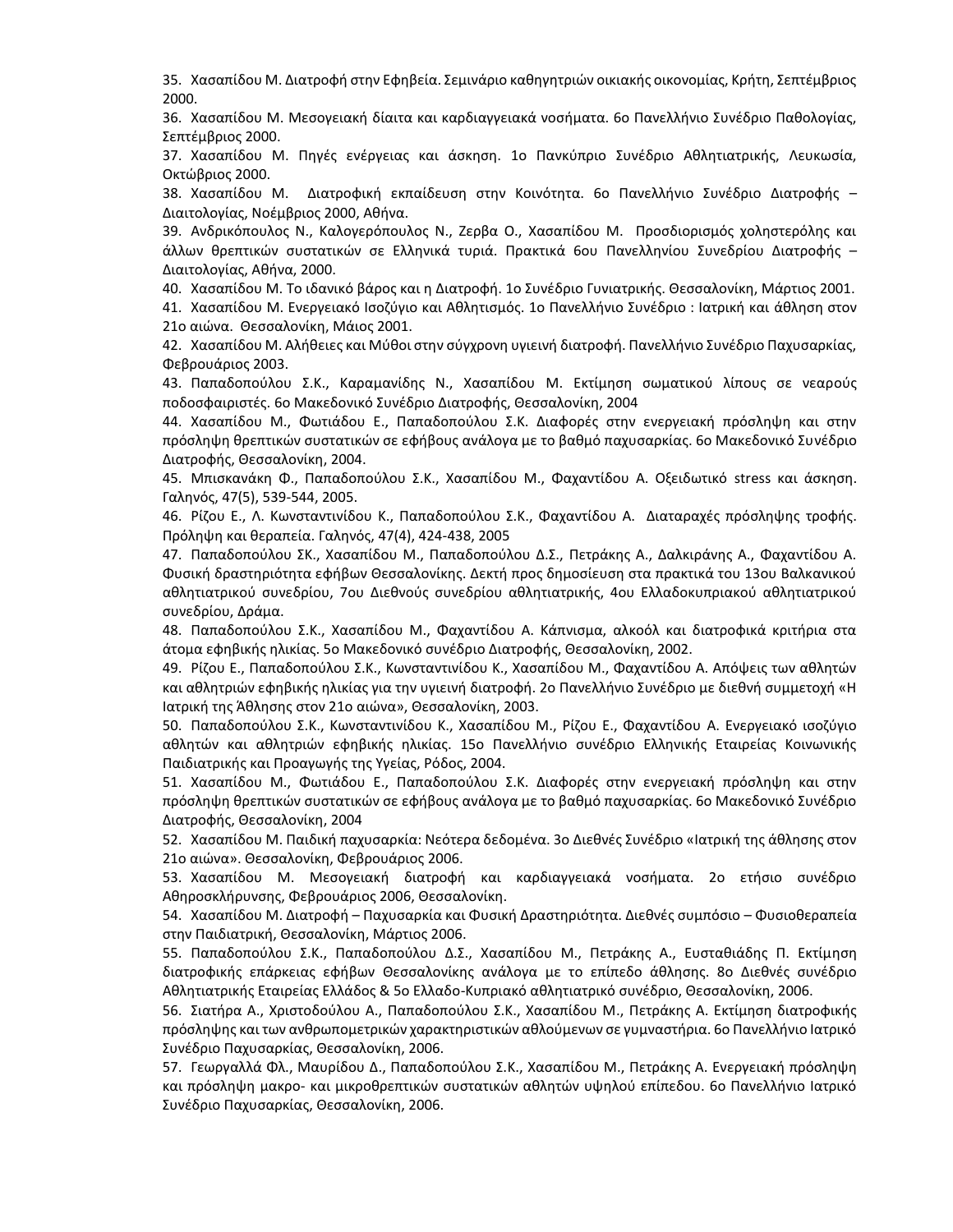58. Βασιλειάδου Κ., Κρυστάλλη Μ., Λάζος Α., Παπαδοπούλου ΚΣ, Χασαπίδου Μ. Εκτίμηση θρεπτικής κατάστασης αθλητριών χειροσφαίρισης σε προετοιμασία και αγωνιστική περίοδο. 6ο Πανελλήνιο Ιατρικό Συνέδριο Παχυσαρκίας, Θεσσαλονίκη, 2006.

59. Γκοτσαμπασοπούλου Κ., Χασαπίδου Μ., Παπαδοπούλου Σ.Κ. Eκτίμηση θρεπτικής κατάστασης αθλητών αντισφαίρισης. 6ο Πανελλήνιο Ιατρικό Συνέδριο Παχυσαρκίας, Θεσσαλονίκη, 2006.

60. Παπαδοπούλου Σ.Κ., Χασαπίδου Μ. Eκτίμηση της ενεργειακής πρόσληψης και δαπάνης εφήβων Θεσσαλονίκης ανάλογα με το σωματικό τους λίπος. 6ο Πανελλήνιο Ιατρικό Συνέδριο Παχυσαρκίας, Θεσσαλονίκη, 2006.

61. Χασαπίδου Μ. Η διαιτητική αντιμετώπιση της παχυσαρκίας μετά από χειρουργική επέμβαση. 6ο Πανελλήνιο Ιατρικό Συνέδριο Παχυσαρκίας, Θεσσαλονίκη, 2006.

62. Χασαπίδου Μ. Η επίδραση της ηλικίας στο μεταβολισμό των βιταμινών Α και Ε. 12ο Πανελλήνιο συνέδριο της Ελληνικής Εταιρείας Εντερικής και Παρεντερικής Διατροφής, Θεσσαλονίκη, Νοέμβριος 2006.

63. Χασαπίδου Μ. Σακχαρώδης διαβήτης τύπου ΙΙ. Νεότερα δεδομένα για τη διατροφή. Μετεκπαιδευτικά μαθήματα με χρήση διαδικτύου, Θεσσαλονίκη, Φεβρουάριος 2006.

64. Χασαπίδου Μ. Οι κίνδυνοι των δημοφιλών διαιτών. 5η Επιστημονική ημερίδα ΕΙΕΠ, Φεβρουάριος 2007.

65. Χασαπίδου Μ. Πρόληψη παχυσαρκίας. Διατροφή και άσκηση. Επιστημονική διημερίδα: Διατροφή, Παχυσαρκία και καρκίνος, Κοζάνη, Μάρτιος 2007.

66. Χασαπίδου Μ. Επιδημιολογικά στοιχεία για την παχυσαρκία στον Ελληνικό πληθυσμό. Επιστημονική διημερίδα: Διατροφή, Παχυσαρκία και καρκίνος, Κοζάνη, Μάρτιος 2007.

67. Χασαπίδου Μ. Η παχυσαρκία στην Ελλάδα σήμερα. Η διαιτητική αντιμετώπισή της. 10ο Πανελλήνιο συνέδριο φυσικής αγωγής και αθλητισμού. Θεσσαλονίκη, Μάρτιος 2007.

68. Χασαπίδου Μ. Διατροφή στον σακχαρώδη διαβήτη. Πανελλήνιο συνέδριο για τον σακχαρώδη διαβήτη. Θεσσαλονίκη, Απρίλιος 2007.

69. Χασαπίδου Μ. Καθορισμός του ιδανικού σωματικού βάρους των αθλητών. 11o Αθλητιατρικό Επιμορφωτικό Σεμινάριο ΣΕΓΑΣ, Θεσσαλονίκη, Μάιος 2007.

70. Γουβιανάκη A., Παπαδοπούλου Σ.K., Γραμματικοπούλου Μ., Χασαπίδου Μ. Εκτίμηση ανθρωπομετρικών δεδομένων σε αθλητές σκι δρόμων αντοχής. 11o Αθλητιατρικό Επιμορφωτικό Σεμινάριο ΣΕΓΑΣ, Θεσσαλονίκη, Μάιος 2007.

71. Παπαδοπούλου Σ.Κ., Παπαδοπούλου Σ.Δ., Χασαπίδου Μ., Πετράκης Α. Εκτίμηση θρεπτικής κατάστασης αθλητών και αθλητριών κλασσικού αθλητισμού. 6ο Ελλαδο‐Κυπριακo Αθλητιατρικo Συνέδριο & 2ο Παγκύπριο Συνέδριο, Λευκωσία, 2007.

72. Χασαπίδου Μ., Ιωάννης Γ. Πάγκαλος Ι., Παπαδοπούλου Σ.Κ., Κουγιουμτζής Δ. Θρεπτική κατάσταση αθλητών υψηλού επιπέδου της Ελλάδος. Αποτελέσματα από ηλεκτρονική βάση δεδομένων. 6ο Ελλαδο‐ Κυπριακό Αθλητιατρικό Συνέδριο & 2ο Παγκύπριο Συνέδριο, Λευκωσία, 2007.

 73. Κρουσταλλούδη Ν., Κοκκινοπούλου Α., Παπαδοπούλου Σ.Κ., Πάγκαλος Ι., Χασαπίδου Μ. Η επίδραση της Μεσογειακής Διατροφής και των εργογόνων βοηθημάτων στην αθλητική επίδοση των ποδηλατών. 9ο Πανελλήνιο Συνέδριο Ιατρική της Άθλησης στον 21ο αιώνα, 1-3 Δεκεμβρίου 2017, Θεσσαλονίκη, Ελλάδα.

 74. Καλογεράκου Θ., Παπαδοπούλου Σ.Κ., Κοκκινοπούλου Α., Πάγκαλος Ι., Χασαπίδου Μ. AGEs και φυσική δραστηριότητα: ποιο είδος γυμναστικής έχει αντιγηραντική δράση. 9ο Πανελλήνιο Συνέδριο Ιατρική της Άθλησης στον 21ο αιώνα, 1-3 Δεκεμβρίου 2017, Θεσσαλονίκη, Ελλάδα

 75. Κουγιουμτζόγλου Θ., Παπαδοπούλου Σ., Κοκκινοπούλου Α., Χασαπίδου Μ. Διατροφικές γνώσεις παιδιών δημοτικού στην περιοχή της Θεσσαλονίκης. 13ο Πανελλήνιο Συνέδριο Παχυσαρκίας, 28 Φεβρουαρίου - 02 Μαρτίου 2019, Αθήνα, Ελλάδα.

### **IV. ΣΥΓΓΡΑΦΗ ΒΙΒΛΙΩΝ ΚΑΙ ΦΟΙΤΗΤΙΚΩΝ ΣΗΜΕΙΩΣΕΩΝ**

- Χασαπίδου M. (Συμμετοχή), Οικιακή Οικονομία-1 (Κεφάλαια Διατροφής), Επίσημο σχολικό βιβλίο δευτεροβάθμιας εκπαίδευσης (Α τάξη), Υπουργείο Παιδείας και Θρησκευμάτων, 1984.
- Χασαπίδου M. (Συμμετοχή), Οικιακή Οικονομία-2 (Κεφάλαια Διατροφής), Επίσημο σχολικό βιβλίο δευτεροβάθμιας εκπαίδευσης (Β τάξη), Υπουργείο Παιδείας και Θρησκευμάτων, 1985.
- Χασαπίδου M. Διατροφή πληθυσμών, Εκπαιδευτικές Σημειώσεις, Χαροκόπειο Πανεπιστήμιο, 1985.
- Χασαπίδου M. Διατροφή και κύκλος Ζωής, Εκπαιδευτικές Σημειώσεις ΤΕΙΘ, 1989.
- Χασαπίδου M. Διατροφή και έλεγχος σωματικού βάρους, Εκπαιδευτικές Σημειώσεις ΤΕΙΘ, 1990.
- Καφάτος A., Χασαπίδου M., και συν., 1992-1994. Σειρά εκπαιδευτικών βιβλίων για τη Διατροφή. Χρηματοδοτήθηκε από την Ε.Ε. (Στα παρακάτω θέματα: Διατροφή και Υγεία, Διατροφή και Παχυσαρκία, Διατροφή και Χοληστερόλη, Βρεφική Διατροφή).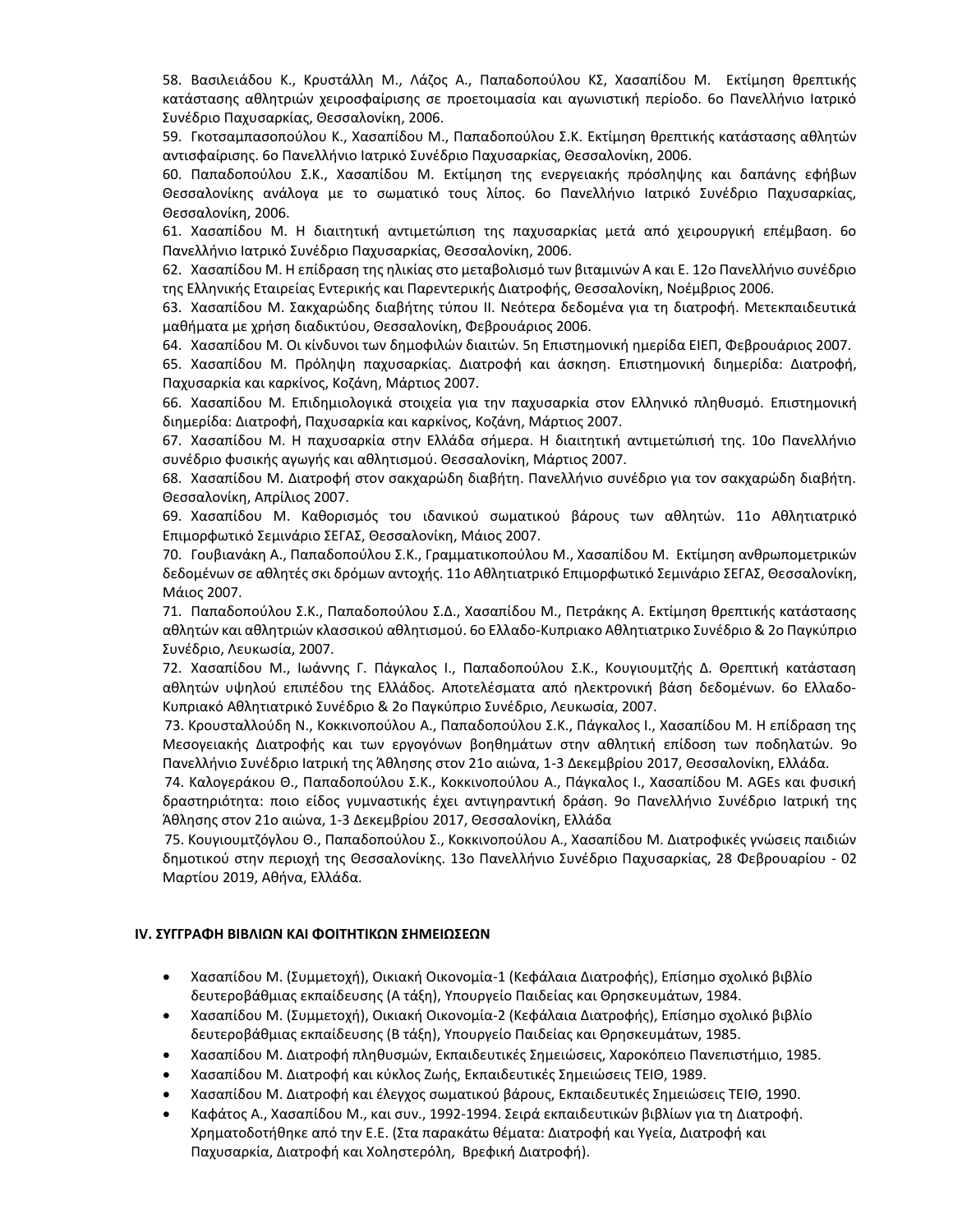- Καφάτος A., Χασαπίδου M.,, 1992-1994. Εκπαιδευτικά βιβλία Δημόσιας Υγείας για τους μαθητές της πρωτοβάθμιας Εκπαίδευσης (Ένα για κάθε σχολικό έτος).
- Καφάτος A., Χασαπίδου M.,, 1992-1994. Εκπαιδευτικά βιβλία Δημόσιας Υγείας για τους δασκάλους της πρωτοβάθμιας Εκπαίδευσης (Ένα για κάθε σχολικό έτος).
- Χασαπίδου Μ. και συν.1997-1999, Σειρά εγχειριδίων για τους μαθητές της δευτεροβάθμιας εκπαίδευσης, σε ποικίλα διατροφικά θέματα, Χρηματοδοτήθηκε από το Ευρωπαϊκό πρόγραμμα 'Europe Against Cancer'.
- Χασαπίδου Μ.,1997 «Eίμαστε ότι τρώμε», KEΠKA, Financed By The T. Cultural Capital Of Europe Program.
- Χασαπίδου Μ., Assessment of dietary intake in obese patients, Chapter in the book, Obesity in the clinical practice series, Kapantais E., Vita eds., 2004.
- Χασαπίδου, Φαχαντίδου, Διατροφή για Υγεία Άσκηση και Αθλητισμό ,University Studio Press, Θεσσαλονίκη, 2002,2004
- Hassapidou M., Biesalski Hans-Konrad , Grimm Peter and Pashalidis eds, Nutrition Chapter in the Greek edition, Athens, 2009.

## **V. ΣΥΜΜΕTΟΧΗ ΣΕ ΣΥΝΕΔΡΙΑ (Ενδεικτικά)**

Συμμετοχή σε πάνω από 200 συνέδρια στην Επιστήμη της Διατροφής και των Τροφίμων (οργανωτική επιτροπή, προσκεκλημένη ομιλήτρια)

- 1. First Greek Conference of Nutrition and Dietetics, , Athens, 1985 (paper presentation)
- 2. 9th Greek Conference of the Biological Sciences Society, Thessaloniki 1987 (paper presentation)
- 3. 1st International Conference of Nutrition and Fitness, Olympia Greece, 1988 (paper presentation)
- 4. Second Greek Conference of Nutrition and Dietetics Athens, 1988 (presentation of 2 papers)
- 5. Congress International Chevreul pour l' etude de Corps Gras, France, 1989 (paper presentation)
- 6. 6th European Nutrition Conference, Athens, Greece, 1991 (paper presentation)
- 7. 1st Macedonian Conference of Nutrition and Dietetics, Thessaloniki, 1991 (vice-president of the organizing committee, presentation of 2 papers)
- 8. 3rd Greek conference of Nutrition and Dietetics, Athens, 1991 (presentation of 2 papers)
- 9. Forum on Olive Oil, International Olive Oil Council, Paris October 1992 (Greek delegation)
- 10. Symposium on Enteral Nutrition, Athens, Greece, 1992 (paper presentation)
- 11. 2nd International Conference on Nutrition and Fitness, Athens, 1992 (presentation of 3 posters)
- 12. 1st Conference on Athletic Medicine, Rhodes, Greece, 1993 (paper presentation)
- 13. 1st Conference on Sports and Physical Education, Komotini, 1993 (session co-chairing, paper presentation)
- 14. 1st International Conference on Obesity and Exercise, Athens, 1994 (member of organising committee, presentation of 3 papers)
- 15. 9th Greek Medical Conference, Thessaloniki, 1994 (participation in round table)
- 16. 2nd Greek Conference on Physical Education, Athens, 1994. (participation in round table)
- 17. 2nd Macedonian Conference in Nutrition and Dietetics, Thessaloniki, 1994 (president of organising committee, presentation of 2 papers)
- 18. 1st Greek Conference on Foods and Nutrition, Athens, 1994 (paper presentation)
- 19. 7th European Nutrition Conference, Vienna, 1995 (paper presentation)
- 20. XII International Conference on Dietetics, Manila, 1996 (paper presentation)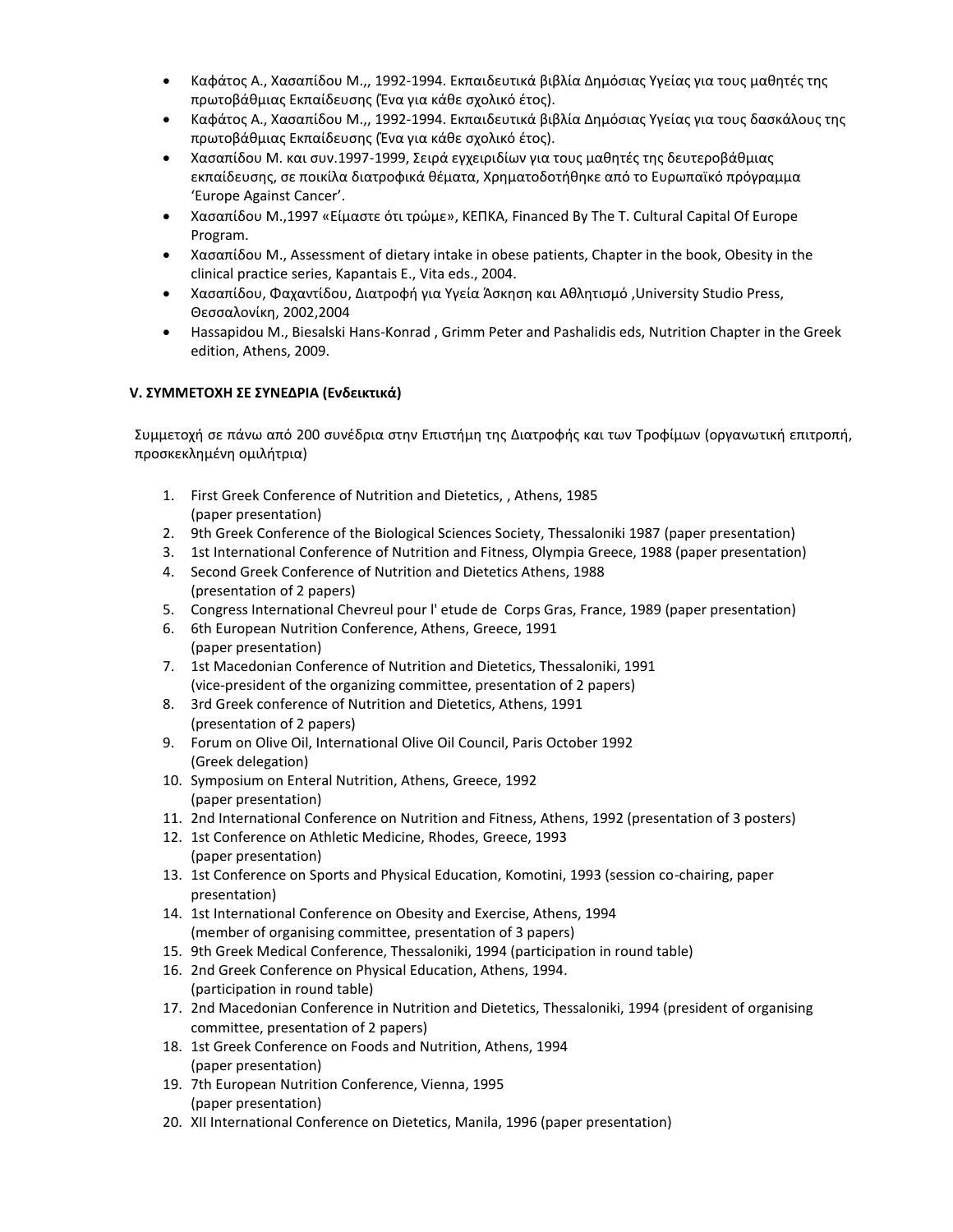- 21. 2nd European Forum for Dieticians, Denmark 1997, (invited speaker, chairman of workshop)
- 22. 16th International Congress of Nutrition, Montreal, 1997 (presentation 2 posters)
- 23. 3rd European Forum for Dietitians, Delphi, Greece, 1999 (invited speaker, chairman of workshop)
- 24. 1st Northern Greek conference on Aesthetics and Dietetics, Thessaloniki, 1998 (vice president, chairman)
- 25. 4th Macedonian Nutrition Conference, Thessaloniki 1999 (chairman, paper presentation)
- 26. 3rd Greek Conference on Obesity, Athens 1999 (invited speaker)
- 27. Panhellenic Conference on Pathology, Athens 2000 (invited speaker)
- 28. Cypriot Athletiatric Conference, Nicosia 2000 (invited speaker)
- 29. 6<sup>th</sup> Panhellenic conference on Dietetics, Athens 2000 (invited speaker)
- 30. Panhellenic conference on sports, Thessaloniki 2001(invited speaker)
- 31. Greek Conference on Obesity, Athens 2003 (invited speaker)
- 32. 6th Macedonian Nutrition Conference, Thessaloniki, Greece 2004 (vice president, chairman of session, paper presentation)
- 33. 5<sup>th</sup> International Conference on Nutrition and Fitness, Athens, 2004 (member of organising committee chairman of session, paper presentation)
- 34. 6 <sup>ο</sup> Panhellenic conference on Obesity, Thessaloniki, 2006 (president of the scientific committee ,chairman of session, paper presentation)
- 35. 17th Annual Meeting of the European Childhood Obesity Group (ECOG). Athens,2007(member of organising committee, chairman of session, invited speaker)
- 36. 5ο International Conference on Food Technology, Thessaloniki, 2007 (chairman of session, paper presentation)
- 37. 7th Panhellenic conference on Obesity, Thessaloniki, Greece, 2008 (president of the scientific committee ,chairman of session, paper presentation)
- 38. 7th Macedonian Nutrition Conference and Third Balkan Conference on obesity, 2009 (president, chairman of session, paper presentation)
- 39. 8th Panhellenic conference on Obesity, Athens, Greece, 2009 (vice-president of scientific committee, session chairman, paper presentation)
- 40. 11th International Congress on Obesity, IASO, Stockholm, Sweden,2010 (paper presentation)
- 41. 4<sup>th</sup> Diets Conference, Lisbon, 2010(paper presentation)
- 42. 6th Cyprus Dietetic and Nutrition Conference, Sep, 2010 (paper presentation)
- 43. 1st International Conference on Familial Hypercholesterolemia, June, 2012 (session chairman, scientific committee)
- 44. ECO 2012, 19th European Conference on Obesity, Lyon, France, May, 2012 (paper presentation)
- 45. DIETS 2, European Conference of the Association of Dietitians, Portoroz, Slovenia, October, 2012 (session chairman, scientific committee)
- 46. 9<sup>th</sup> Hellenic Conference on Atherosclerosis,Thessaloniki,2013 (member of organizing committee, chairman of session, invited speaker)
- 47. ECO 2013, 20th European Conference on Obesity, Liverpool ,UK, May, 2013 (paper presentation, Chair of sessions)
- 48. ECO 2014, 21st European Conference on Obesity, Sofia, Bulgaria, May, 2014 (paper presentation, Chair of sessions)
- 49. 25th ECOG Congress, Stockholm(paper presentation, Chair of sessions)
- 50. ECO 2015, 22nd European Conference on Obesity, Prague , May, 2015 (paper presentation, Chair of sessions)
- 51. 9 TH EFAD Conference,Amsterdam,2015,invited speaker ,chair of sessions
- 52. 26th ECOG Congress, Thessaloniki, 2016, president elect.
- 53. ECO 2016, 23rd European Conference on Obesity, Gothenburg May, 2016 (paper presentation, Chair of sessions)
- 54. ECO 2017, 23rd European Conference on Obesity ,Porto, May, 2017 invited speaker ,paper presentation, Chair of sessions)
- 55. EOD 2017,Brussels,May 2017,invited speaker
- 56. EFAD 2017 ,Rotterdam, chair of sessions ,invited speaker
- 57. ECO2018,Vienna,chair of sessions, invited speaker,
- 58. EFAD 2018 ,Rotterdam, chair of sessions ,invited speaker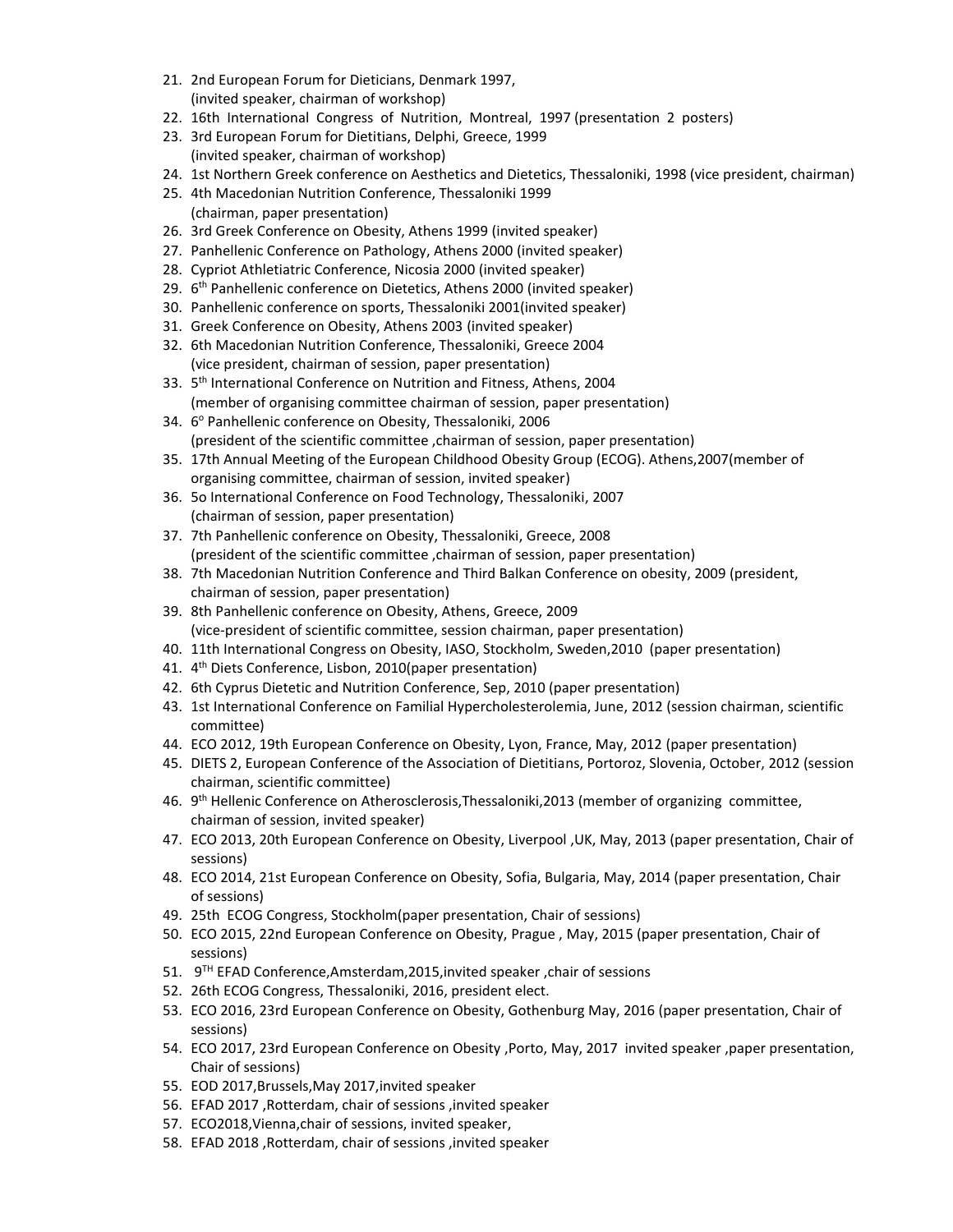- 59. ECO2019,Glasgow,chair of sessions, invited speaker, organiser of workshop
- 60. International Conference on Public Health 2019, Kuala Lumpur, invited speaker
- 61. EASO,OMTF,2019,Baku,Invited speaker
- 62. EASO ,train the trainers course 2019, Invited speaker
- 63. WOF Scope School 2019, organiser, Ιnvited speaker

#### ΣΥΜΜΕΤΟΧΗ ΣΕ ΧΡΗΜΑΤΟΔΟΤΟΥΜΕΝΑ ΕΡΕΥΝΗTIΚΑ ΠΡΟΓΡΑΜΜΑΤΑ

| Title:<br>Role: | Nutrition intervention programs<br>Researcher                                   |
|-----------------|---------------------------------------------------------------------------------|
| Duration:       | 1987 - 1988                                                                     |
| Funding:        | E.U. (Mediterranean integrated programs)                                        |
| Participant:    | University of Crete                                                             |
| Title:          | Evaluation of the nutritional habits of secondary school children               |
| Role:           | Researcher                                                                      |
| Duration:       | 1992 - 1994                                                                     |
| Funding:        | ATEI                                                                            |
| Participant:    | ATEI                                                                            |
| Name:           | Nutrition intervention program in lower secondary schools with                  |
|                 | emphasis on the encouragement of the consumption of fruits                      |
|                 | and vegetables                                                                  |
| Role:           | Scientist in charge - coordinator                                               |
| Duration:       | 1993 - 1994                                                                     |
| Funding:        | E.U. (Public Health - Europe Against Cancer)                                    |
| Participants:   | ATEI, University of Huddersfield, Greek Ministry of Health                      |
| Name:           | Nutrition intervention program in lower secondary schools                       |
| Role:           | Principal Investigator - coordinator                                            |
| Duration:       | 1994 - 1995                                                                     |
| Funding:        | E.U. (Public Health - Europe Against Cancer)                                    |
| Participants:   | ATEI, University of Huddersfield, Greek Ministry of Health                      |
|                 | University of North London                                                      |
| Title:          | <b>EFID program (food allergies)</b>                                            |
| Role:           | Scientist                                                                       |
| Duration:       | 1993 - 1996                                                                     |
| Funding:        | E.U. (Public Health - Europe Against Cancer)                                    |
| Participants:   | ATEI, Universities and Institutions from 10 European countries                  |
| Title:          | Assessment of the nutritional status of elite female athletes                   |
| Role:           | Principal Investigator                                                          |
| Duration:       | 1994 - 1996                                                                     |
| Funding:        | ATEI, University of Rhode Island (USA)                                          |
| Participants:   | ATEI, University of Rhode Island (USA)                                          |
| Title:          | Program for the practical training of students of the department of             |
|                 | nutrition                                                                       |
| Role:           | Principal Investigator                                                          |
| Duration:       | 1996 - 1999                                                                     |
| Funding:        | E.U., EPEAEK (Ministry of Education)                                            |
| Title:          | Helopotamos - A pilot plan for the improvement of traditional fishing in Greece |
| Role:           | Researcher                                                                      |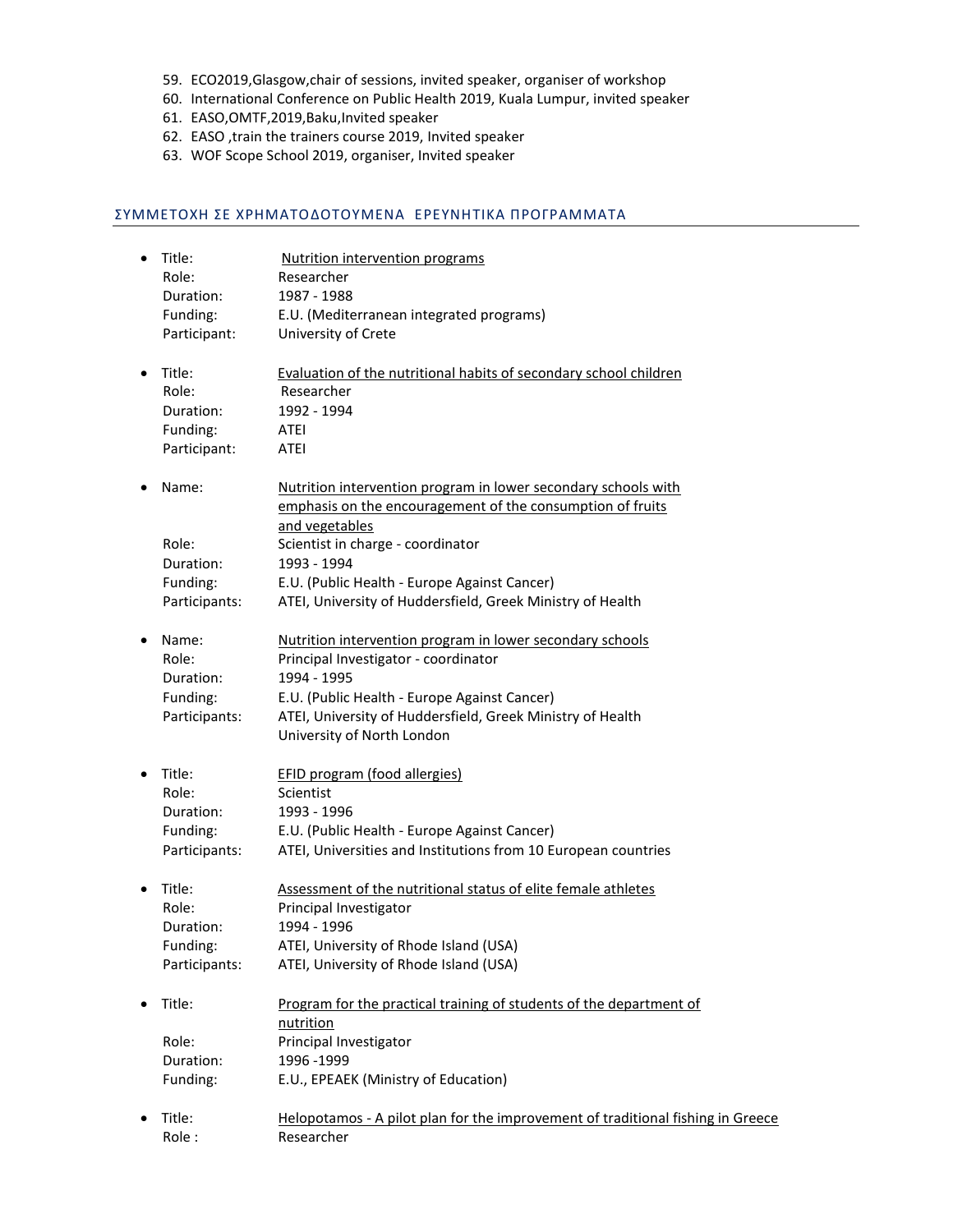Duration : 1996 – 1999 Funding: E.U. (AAIR program)

- Title: Program for education for the department of nutrition Role: Researcher Duration: 1997 – 1999 Funding: E.U., EPEAEK (Ministry of Education)
- Title: Greek Food tables Role : Principal Investigator Duration : 1999 – 2001 Funding: E.U.,EPET (Ministry of Research, Greece) Participants: University of Thessaloniki, Harokopio University of Athens
- Title: Program for the practical training of students of the dpt. of nutrition Role: Principal Investigator Duration: 2001 – Today Funding: E.U., EPEAEK (Ministry of Education)
- Title: Program for education for the department of nutrition Role: Researcher Duration: 2001 – Today Funding: E.U., EPEAEK (Ministry of Education)
- Title: Protein Analysis of Traditional Greek Foods Role: Principal Investigator Duration: 2000 – Today Funding: Research Committee of ATEI
- Title: Chemical Analysis of Traditional Greek Foods Role: Researcher Duration: 2003 – 2006 Funding: E.U., Ministry of Education (Archimedes)
- Title: Database for the nutrition of Greek Athletes Role: Principal Investigator Duration: 2003 – 2006 Funding: E.U., Ministry of Education (Archimedes) Participants: ATEI, University of Thessaloniki
- Title: Greek Food tables Role : Researcher Duration : 1999 – 2001 Funding: E.U., Ministry of Education (Archimedes) Participants: ATEI, University of Thessaloniki ,Harokopio university
- Title: Healthgrain Role : Member of NIN (Nutrition information network) Duration : 2006-2010 Funding: E.U.
- Title: Diets I ,II Role : University representative Duration : 2006-2009.2010-Today Funding: E.U., Ministry of Education (Socrates)
- Title: Eureka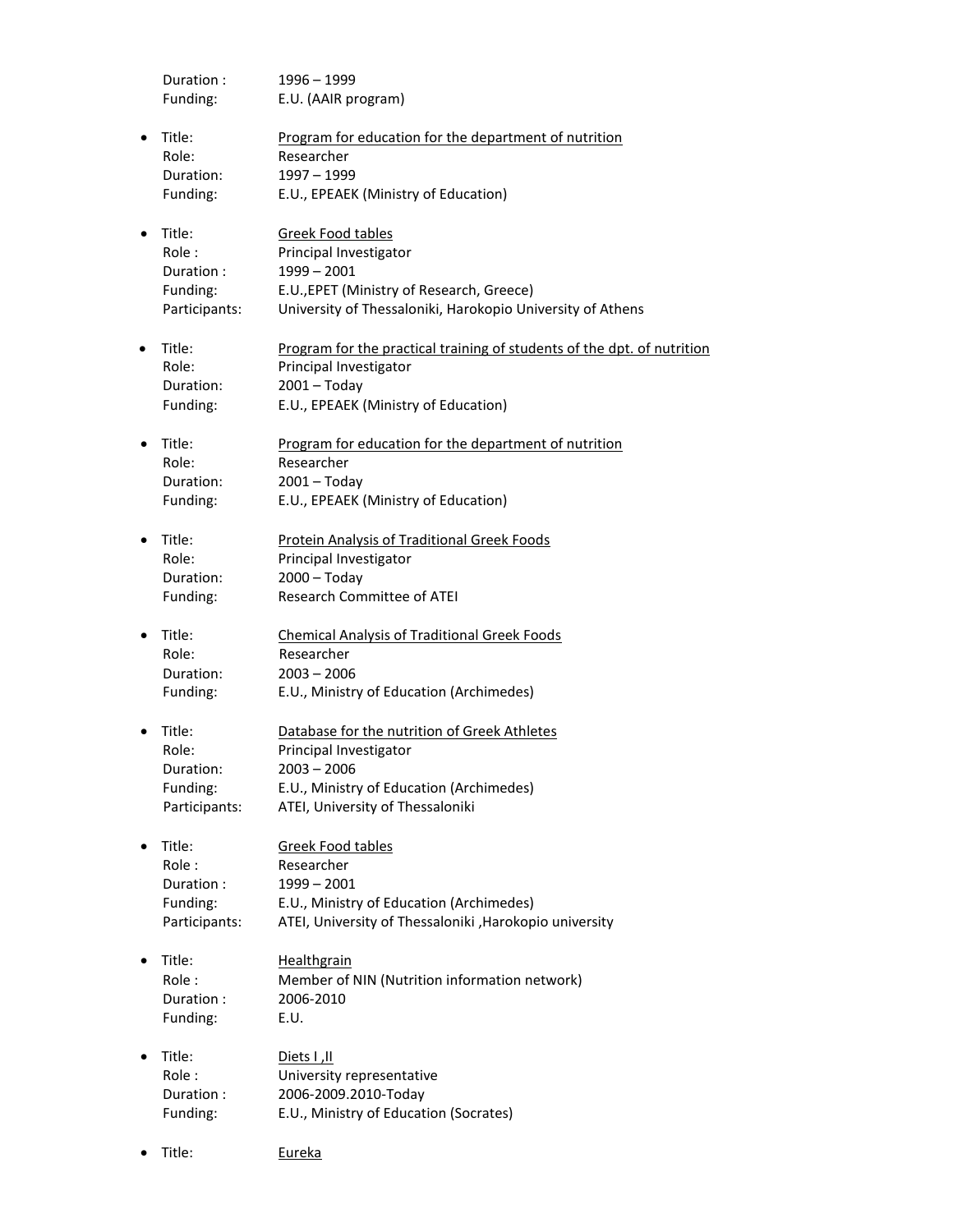|   | Role:         | President of the scientific committee                                          |
|---|---------------|--------------------------------------------------------------------------------|
|   | Duration:     | 2008-2011                                                                      |
|   | Funding:      | E.U. (FP6 program)                                                             |
|   | Title:        | Factors affecting weight gain in psychiatric patients - Dietary                |
|   |               | treatment                                                                      |
|   | Role:         | Principal Investigator                                                         |
|   | Duration:     | 2006-today                                                                     |
|   | Funding:      | <b>FARMASEV-LILLY</b>                                                          |
|   | Title:        | WHO, COSI (Childhood Obesity Surveillance Initiative)                          |
|   | Role:         | Principal Investigator For Greece                                              |
|   | Duration:     | 2010-today                                                                     |
|   | Funding:      | EIEP, ATEI, WHO.                                                               |
|   | Participants: | 17 European countries                                                          |
|   | Title:        | JOINT ACTION ON NUTRITION AND PHYSICAL ACTIVITY (JANPA)                        |
|   | Role:         | Work package leader                                                            |
|   | Duration:     | 2015-2017                                                                      |
|   | Funding:      | CHAFEA,EU                                                                      |
| ٠ | Title:        | National Nutritional Intervention Program for non-communicable diseases (ESPA) |
|   | Role:         | Principal Investigator                                                         |
|   | Duration:     | 2012-2016                                                                      |
|   | Funding:      | EU, Ministry of Health                                                         |
|   |               |                                                                                |

- Title: BIGO Big data against childhood Obesity Role : Principal Investigator Duration : 2019-2020 Funding: EU H2020
- Title: PROTEIN Personalized Nutrition for Healthy Living Role : Principal Investigator **Duration : 2018-2022**<br> **EU H2020** Funding:

## ΞΕΝΕΣ ΓΛΩΣΣΕΣ

- English, Fluently
- French, Read and Write

# ΣΥΜΜΕΤΟΧΗ ΣΕ ΕΠΙΣΤΗΜΟΝΙΚΟΥΣ ΦΟΡΕΙΣ

- European Association for the study of Obesity( EASO) -Member of the Childhood Obesity Task Force (COTF)
- European Association for the study of Obesity( EASO) –Chair of Nutrition Working group(NWG)
- EuFoDiN, member of the board of Trusties
- European Federation of the Associations of Dietitians (EFAD), DIETS II, Co- chair of the Network for dietitians specialized in obesity (ESDN on Obesity),Member of the Research and Evidence based committee
- European childhood Obesity Group(ECOG).Member of the steering committee
- Greek Dietetic Association
- Greek Food and Nutrition Society
- Hellenic Society for Renal Nutrition and Metabolism